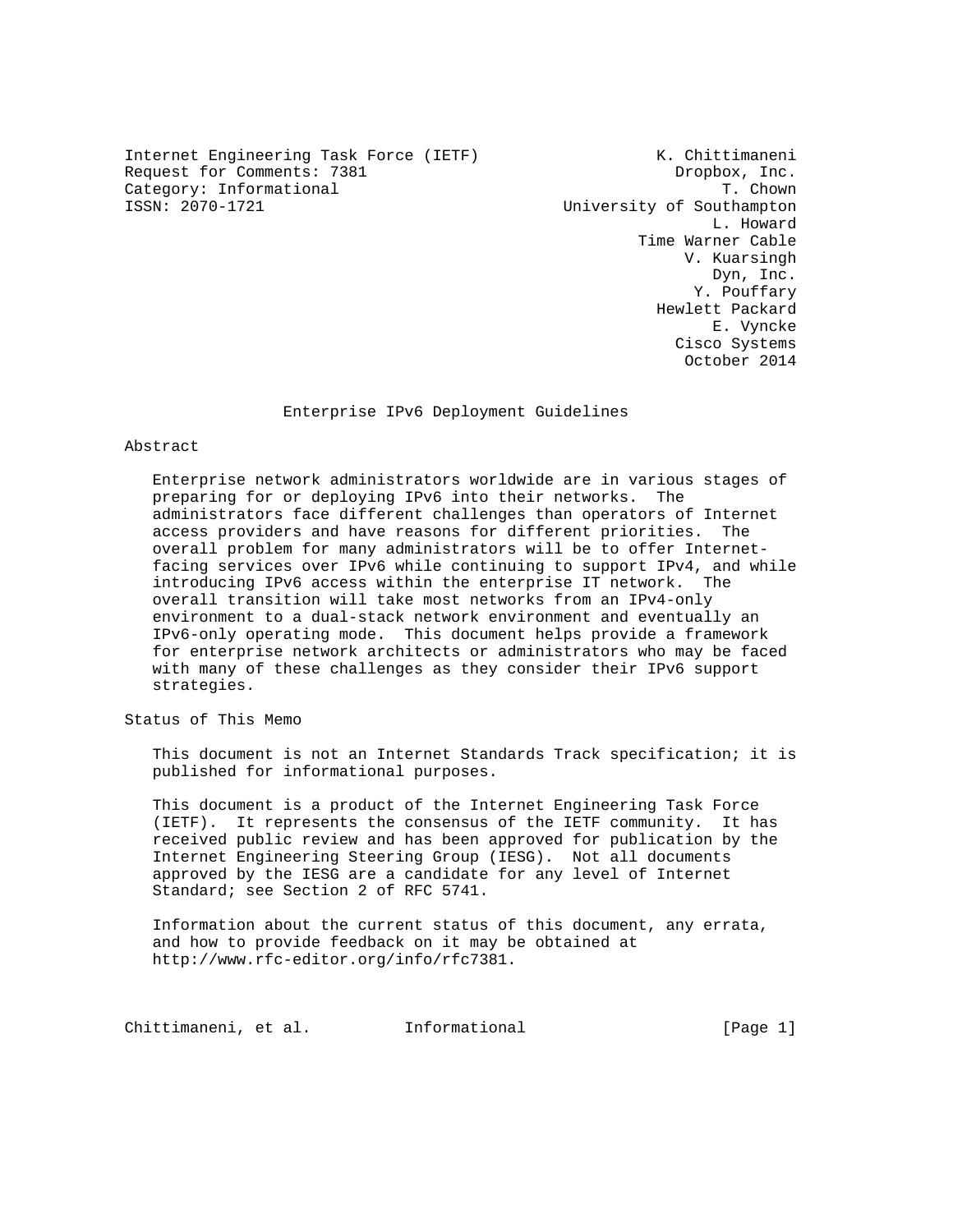# Copyright Notice

 Copyright (c) 2014 IETF Trust and the persons identified as the document authors. All rights reserved.

 This document is subject to BCP 78 and the IETF Trust's Legal Provisions Relating to IETF Documents

 (http://trustee.ietf.org/license-info) in effect on the date of publication of this document. Please review these documents carefully, as they describe your rights and restrictions with respect to this document. Code Components extracted from this document must include Simplified BSD License text as described in Section 4.e of the Trust Legal Provisions and are provided without warranty as described in the Simplified BSD License.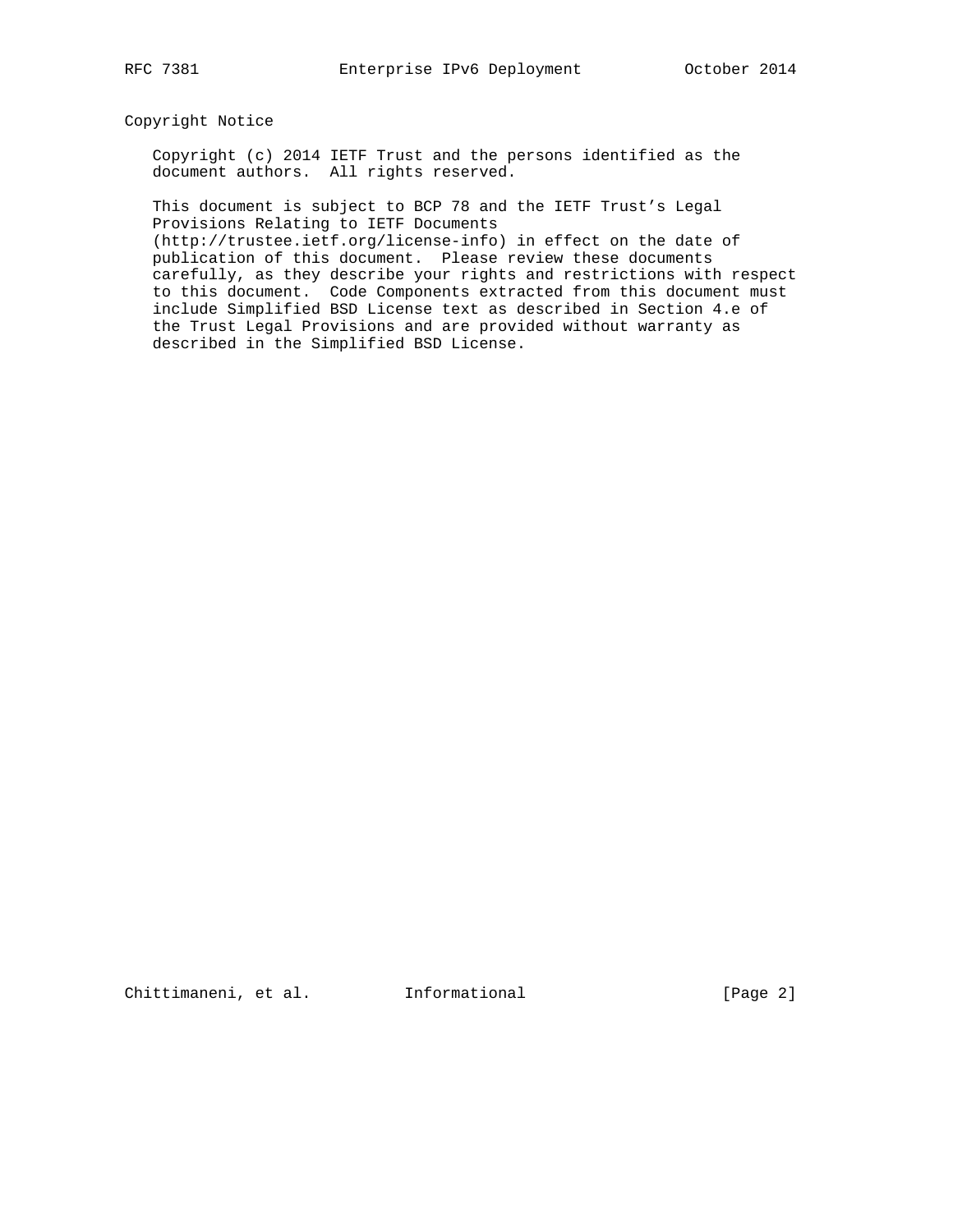| Table of Contents |
|-------------------|
|-------------------|

| 1.                                                            | 4              |
|---------------------------------------------------------------|----------------|
| Enterprise Assumptions<br>1.1.                                | 5              |
| IPv4-Only Considerations<br>1.2.                              | 5              |
| Reasons for a Phased Approach<br>1.3.                         | 6              |
| Preparation and Assessment Phase<br>2.                        | 7              |
| 2.1.                                                          | $\overline{7}$ |
| 2.2.                                                          | 8              |
| Network Infrastructure Readiness Assessment<br>2.2.1.         | 8              |
| 2.2.2. Application Readiness Assessment                       | 9              |
| Importance of Readiness Validation and Testing<br>$2, 2, 3$ . | 9              |
| 2.3.                                                          | 10             |
| 2.4.                                                          | 10             |
| IPv6 Is No More Secure Than IPv4<br>2.4.1.                    | 10             |
| Similarities between IPv6 and IPv4 Security<br>2.4.2.         | 11             |
| Specific Security Issues for IPv6<br>2.4.3.                   | 11             |
| 2.5.                                                          | 13             |
| 2.6.                                                          | 14             |
| 2.7.                                                          | 16             |
| 3.                                                            | 17             |
| 3.1.                                                          | 18             |
| 3.2.                                                          | 19             |
| 3.3.                                                          | 20             |
| 3.4.<br>Servers and Applications                              | 20             |
| Network Prefix Translation for IPv6<br>3.5.                   | 21             |
| 4.                                                            | 21             |
| 4.1.                                                          | 22             |
| 4.2.<br>Network Infrastructure                                | 22             |
| 4.3.                                                          | 23             |
| 4.4.                                                          | 24             |
| 5.                                                            | 24             |
| Considerations for Specific Enterprises<br>რ.                 | 26             |
| Content Delivery Networks<br>6.1.                             | 26             |
| Data Center Virtualization<br>6.2.                            | 26             |
| 6.3.<br>University Campus Networks                            | 26             |
| 7.                                                            | 28             |
| 8.                                                            | 28             |
|                                                               | 34             |
|                                                               | 35             |
|                                                               |                |

Chittimaneni, et al. 1nformational (Page 3)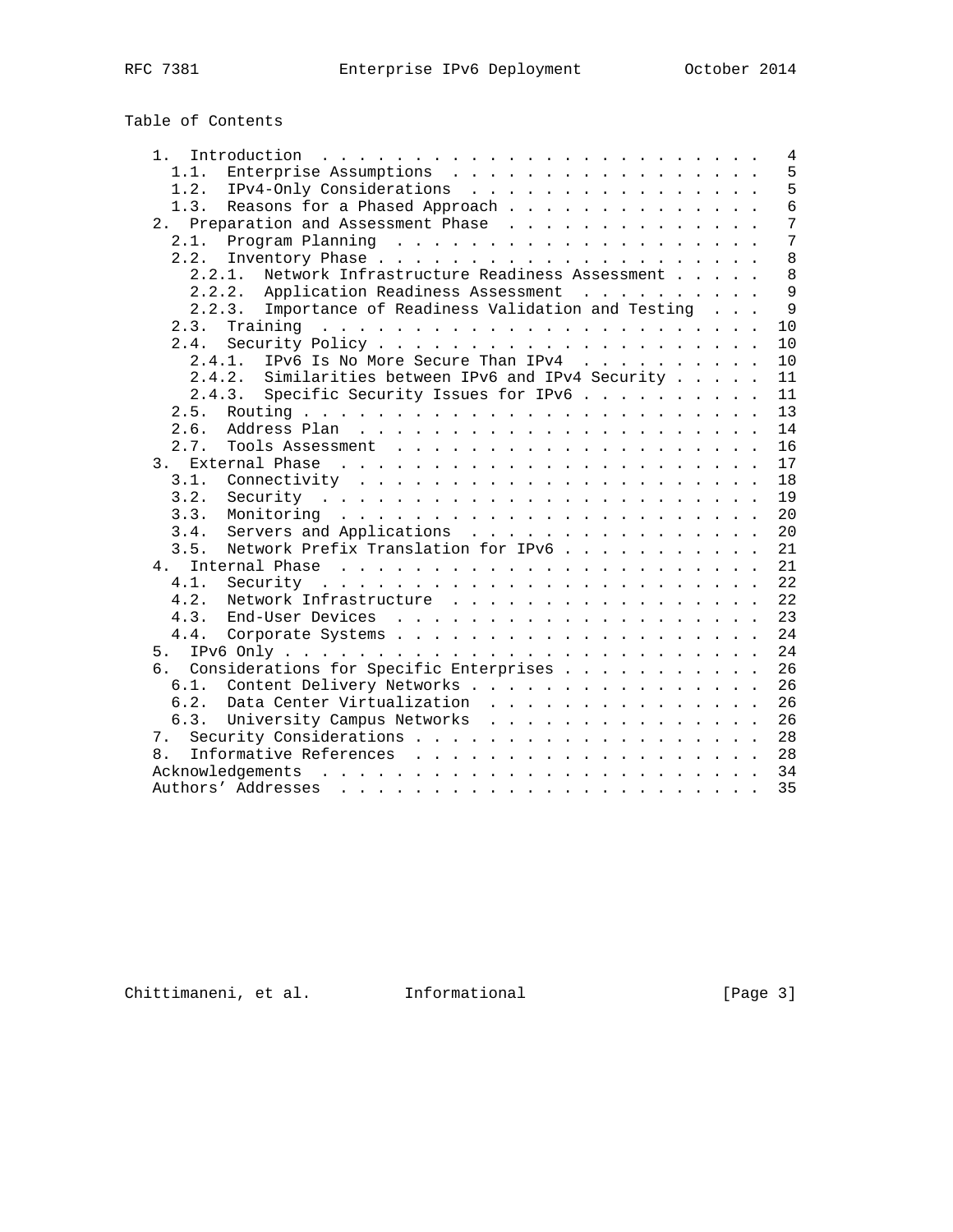# 1. Introduction

 An enterprise network is defined in [RFC4057] as a network that has multiple internal links, one or more router connections to one or more providers, and is actively managed by a network operations entity (the "administrator", whether a single person or a department of administrators). Administrators generally support an internal network, consisting of users' workstations; personal computers; mobile devices; other computing devices and related peripherals; a server network, consisting of accounting and business application servers; and an external network, consisting of Internet-accessible services such as web servers, email servers, VPN systems, and customer applications. This document is intended as guidance for enterprise network architects and administrators in planning their IPv6 deployments.

 The business reasons for spending time, effort, and money on IPv6 will be unique to each enterprise. The most common drivers are due to the fact that when Internet service providers, including mobile wireless carriers, run out of IPv4 addresses, they will provide native IPv6 and non-native IPv4. The non-native IPv4 service may be NAT64, NAT444, Dual-Stack Lite (DS-Lite), Mapping of Address and Port using Translation (MAP-T), Mapping of Address and Port using Encapsulation (MAP-E), or other transition technologies. Compared to tunneled or translated service, native traffic typically performs better and more reliably than non-native. For example, for client networks trying to reach enterprise networks, the IPv6 experience will be better than the transitional IPv4 if the enterprise deploys IPv6 in its public-facing services. The native IPv6 network path should also be simpler to manage and, if necessary, troubleshoot. Further, enterprises doing business in growing parts of the world may find IPv6 growing faster there, where again potential new customers, employees, and partners are using IPv6. It is thus in the enterprise's interest to deploy native IPv6 at the very least in its public-facing services but ultimately across the majority or all of its scope.

 The text in this document provides specific guidance for enterprise networks and complements other related work in the IETF, including [IPv6-DESIGN] and [RFC5375].

Chittimaneni, et al. Informational [Page 4]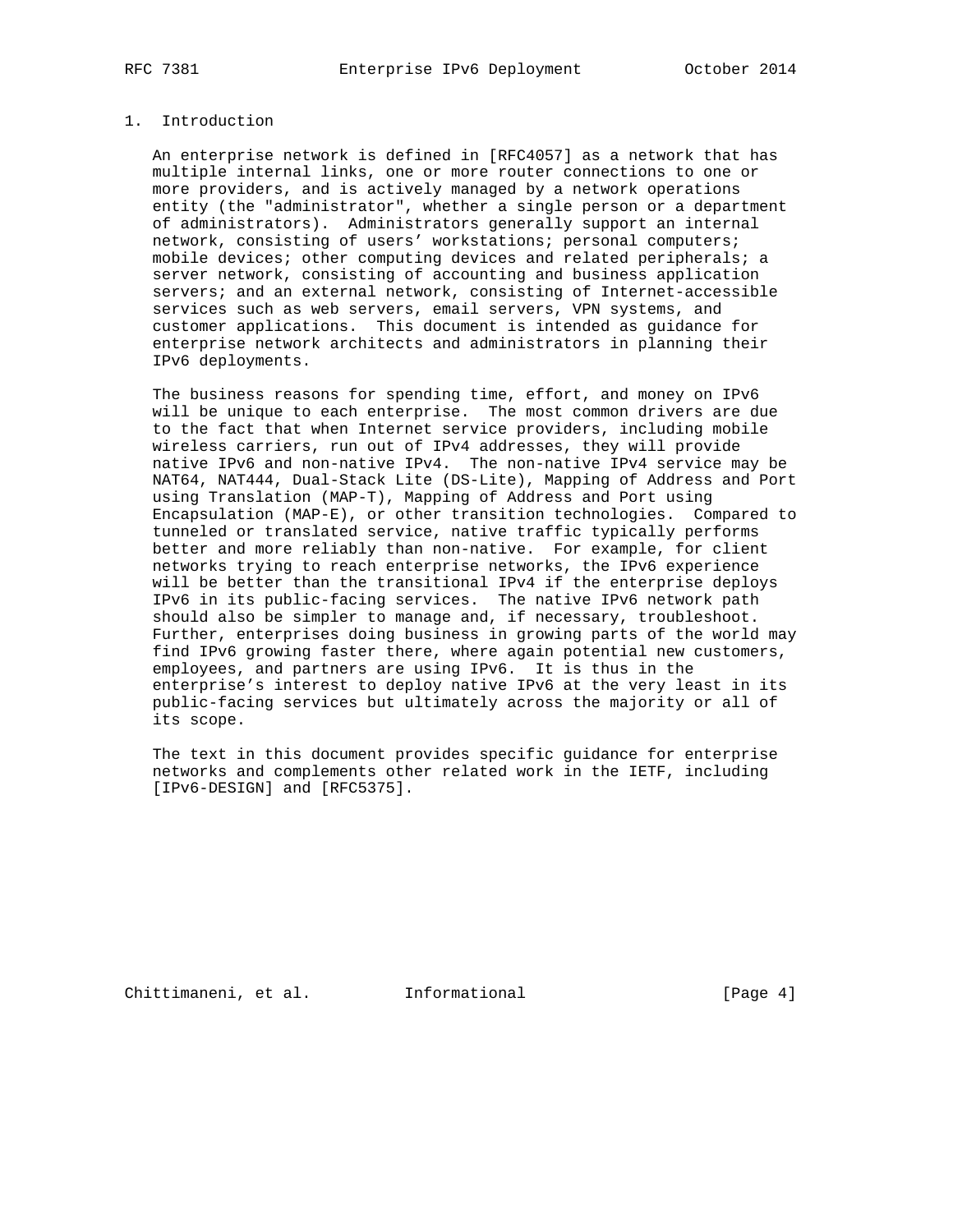## 1.1. Enterprise Assumptions

For the purpose of this document, we assume the following:

- o The administrator is considering deploying IPv6 (but see Section 1.2 below).
- o The administrator has existing IPv4 networks and devices that will continue to operate and be supported.
- o The administrator will want to minimize the level of disruption to the users and services by minimizing the number of technologies and functions that are needed to mediate any given application. In other words, provide native IP wherever possible.

 Based on these assumptions, an administrator will want to use technologies that minimize the number of flows being tunneled, translated, or intercepted at any given time. The administrator will choose transition technologies or strategies that both allow most traffic to be native and manage non-native traffic. This will allow the administrator to minimize the cost of IPv6 transition technologies by containing the number and scale of transition systems.

 Tunnels used for IPv6/IPv4 transition are expected as near-/mid-term mechanisms, while IPv6 tunneling will be used for many long-term operational purposes such as security, routing control, mobility, multihoming, traffic engineering, etc. We refer to the former class of tunnels as "transition tunnels".

## 1.2. IPv4-Only Considerations

 As described in [RFC6302], administrators should take certain steps even if they are not considering IPv6. Specifically, Internet-facing servers should log the source port number, timestamp (from a reliable source), and the transport protocol. This will allow investigation of malefactors behind address-sharing technologies such as NAT444, MAP, or DS Lite. Such logs should be protected for integrity, safeguarded for privacy, and periodically purged within applicable regulations for log retention.

 Other IPv6 considerations may impact ostensibly IPv4-only networks, e.g., [RFC6104] describes the rogue IPv6 Router Advertisement (RA) problem, which may cause problems in IPv4-only networks where IPv6 is enabled in end systems on that network. Further discussion of the security implications of IPv6 in IPv4-only networks can be found in [RFC7123].

Chittimaneni, et al. Informational [Page 5]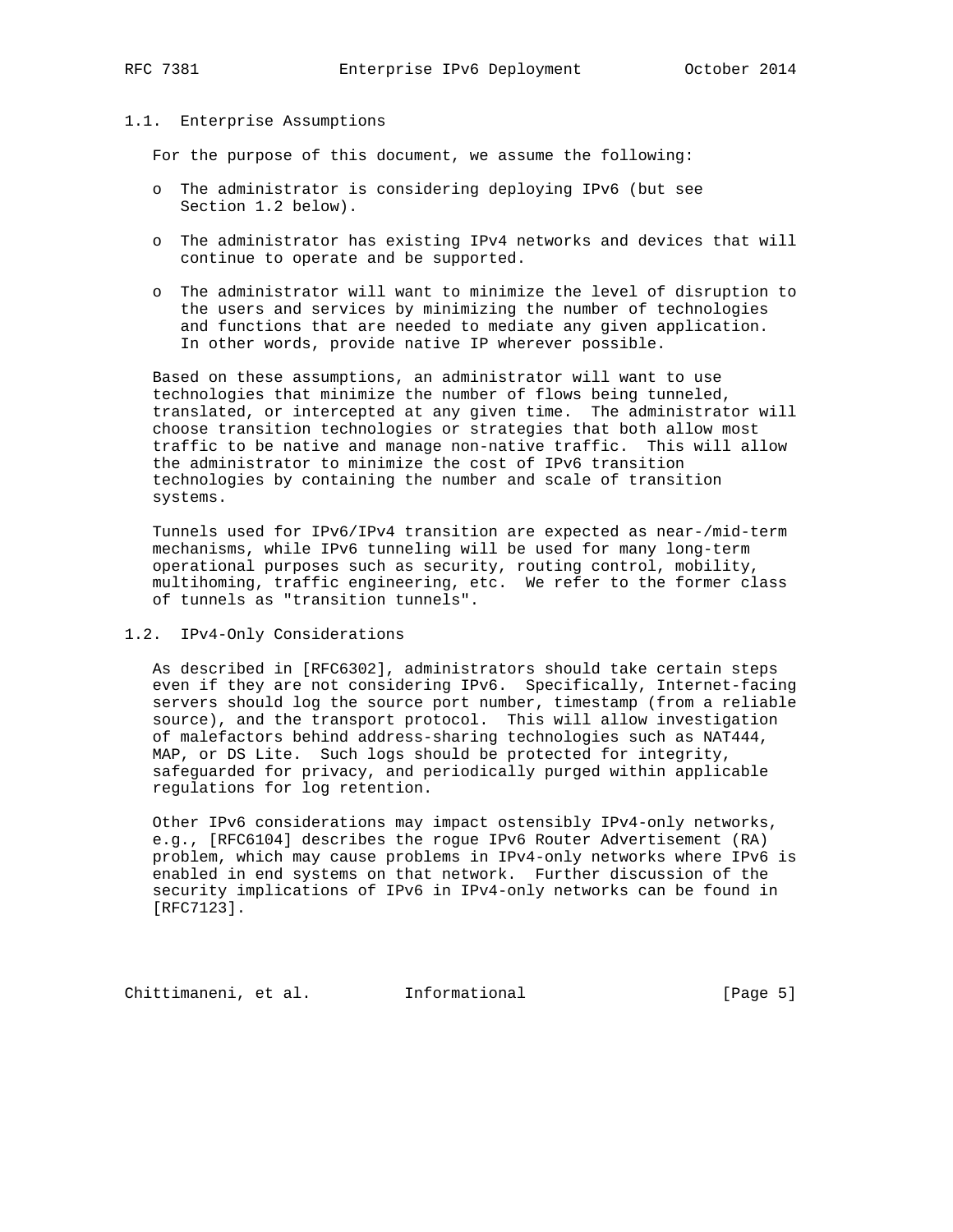## 1.3. Reasons for a Phased Approach

 Given the challenges of transitioning user workstations, corporate systems, and Internet-facing servers, a phased approach allows incremental deployment of IPv6, based on the administrator's own determination of priorities. This document outlines suggested phases: a Preparation and Assessment Phase, an Internal Phase, and an External Phase. The Preparation Phase is highly recommended to all administrators, as it will save errors and complexity in later phases. Each administrator must decide whether to begin with an External Phase (enabling IPv6 for Internet-facing systems, as recommended in [RFC5211]) or an Internal Phase (enabling IPv6 for internal interconnections first).

 Each scenario is likely to be different to some extent, but we can highlight some considerations:

- o In many cases, customers outside the network will have IPv6 before the internal enterprise network. For these customers, IPv6 may well perform better, especially for certain applications, than translated or tunneled IPv4, so the administrator may want to prioritize the External Phase such that those customers have the simplest and most robust connectivity to the enterprise, or at least its external-facing elements.
- o Employees who access internal systems by VPN may find that their ISPs provide translated IPv4, which does not support the required VPN protocols. In these cases, the administrator may want to prioritize the External Phase and any other remotely accessible internal systems. It is worth noting that a number of emerging VPN solutions provide dual-stack connectivity; thus, a VPN service may be useful for employees in IPv4-only access networks to access IPv6 resources in the enterprise network (much like many public tunnel broker services, but specifically for the enterprise). Some security considerations are described in [RFC7359].
- o Internet-facing servers cannot be managed over IPv6 unless the management systems are IPv6 capable. These might be Network Management Systems (NMS), monitoring systems, or just remote management desktops. Thus, in some cases, the Internet-facing systems are dependent on IPv6-capable internal networks. However, dual-stack Internet-facing systems can still be managed over IPv4.
- o Virtual Machines (VMs) may enable a faster rollout once initial system deployment is complete. Management of VMs over IPv6 is still dependent on the management software supporting IPv6.

Chittimaneni, et al. Informational [Page 6]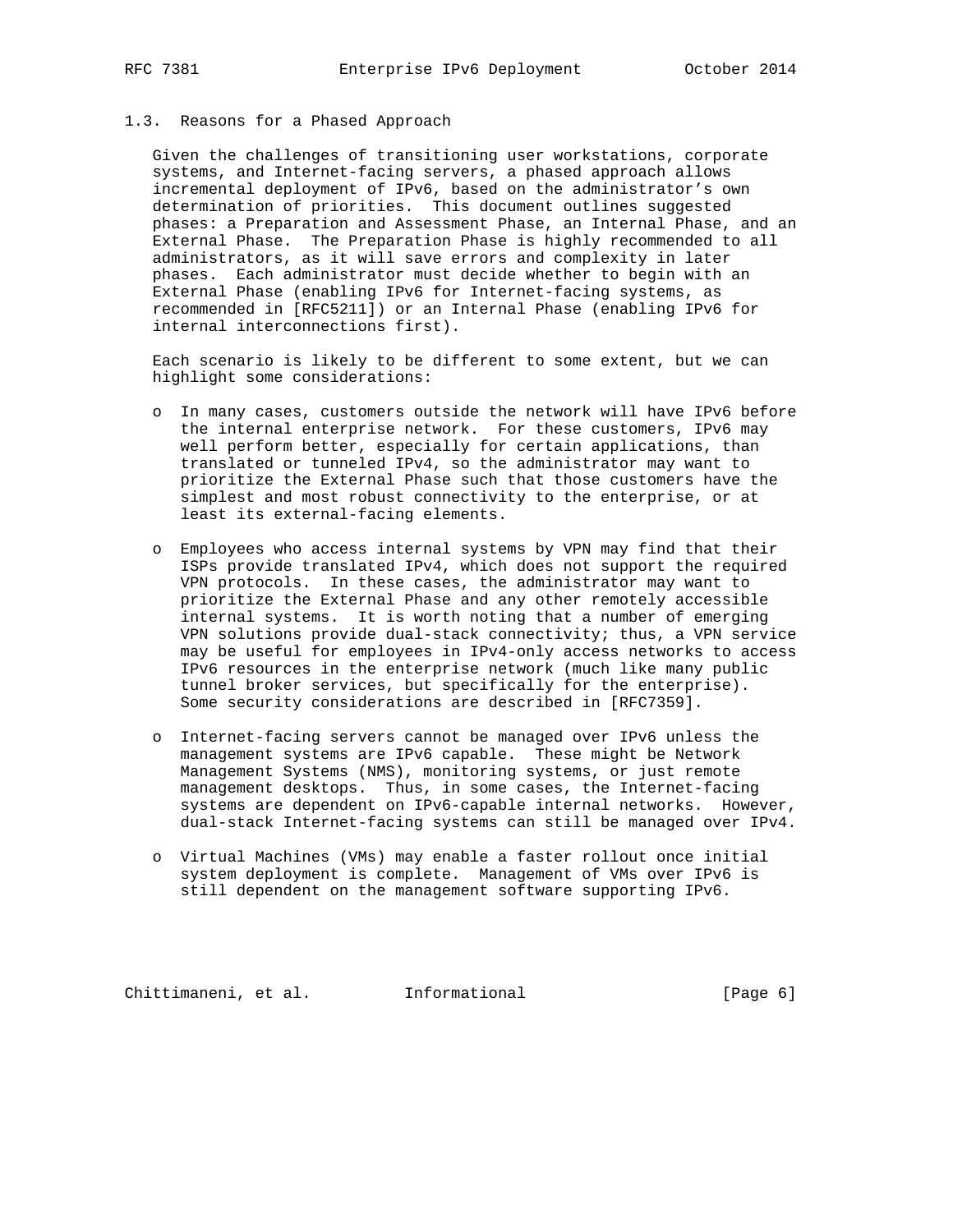- o IPv6 is enabled by default on all modern operating systems, so it may be more urgent to manage and have visibility on the internal traffic. It is important to manage IPv6 for security purposes, even in an ostensibly IPv4-only network, as described in [RFC7123].
- o In many cases, the corporate accounting, payroll, human resource, and other internal systems may only need to be reachable from the internal network, so they may be a lower priority. As enterprises require their vendors to support IPv6, more internal applications will support IPv6 by default, and it can be expected that eventually new applications will only support IPv6. The inventory, as described in Section 2.2, will help determine the systems' readiness, as well as the readiness of the supporting network elements and security, which will be a consideration in prioritization of these corporate systems.
- o Some large organizations (even when using private IPv4 addresses [RFC1918]) are facing IPv4 address exhaustion because of the internal network growth (for example, the vast number of VMs) or because of the acquisition of other companies that often raise private IPv4 address overlapping issues.
- o IPv6 restores end-to-end transparency even for internal applications (of course security policies must still be enforced). When two organizations or networks merge [RFC6879], the unique addressing of IPv6 can make the merger much easier and faster. A merger may, therefore, prioritize IPv6 for the affected systems.

These considerations are in conflict; each administrator must prioritize according to their company's conditions. It is worth noting that the reasons given in "A Large Corporate User's View of IPng", described in [RFC1687], for reluctance to deploy have largely been satisfied or overcome in the intervening years.

- 2. Preparation and Assessment Phase
- 2.1. Program Planning

 Since enabling IPv6 is a change to the most fundamental Internet Protocol, and since there are so many interdependencies, having a professional project manager organize the work is highly recommended. In addition, an executive sponsor should be involved in determining the goals of enabling IPv6 (which will establish the order of the phases) and should receive regular updates.

 It may be necessary to complete the Preparation Phase before determining whether to prioritize the Internal or External Phase,

Chittimaneni, et al. 1nformational (Page 7)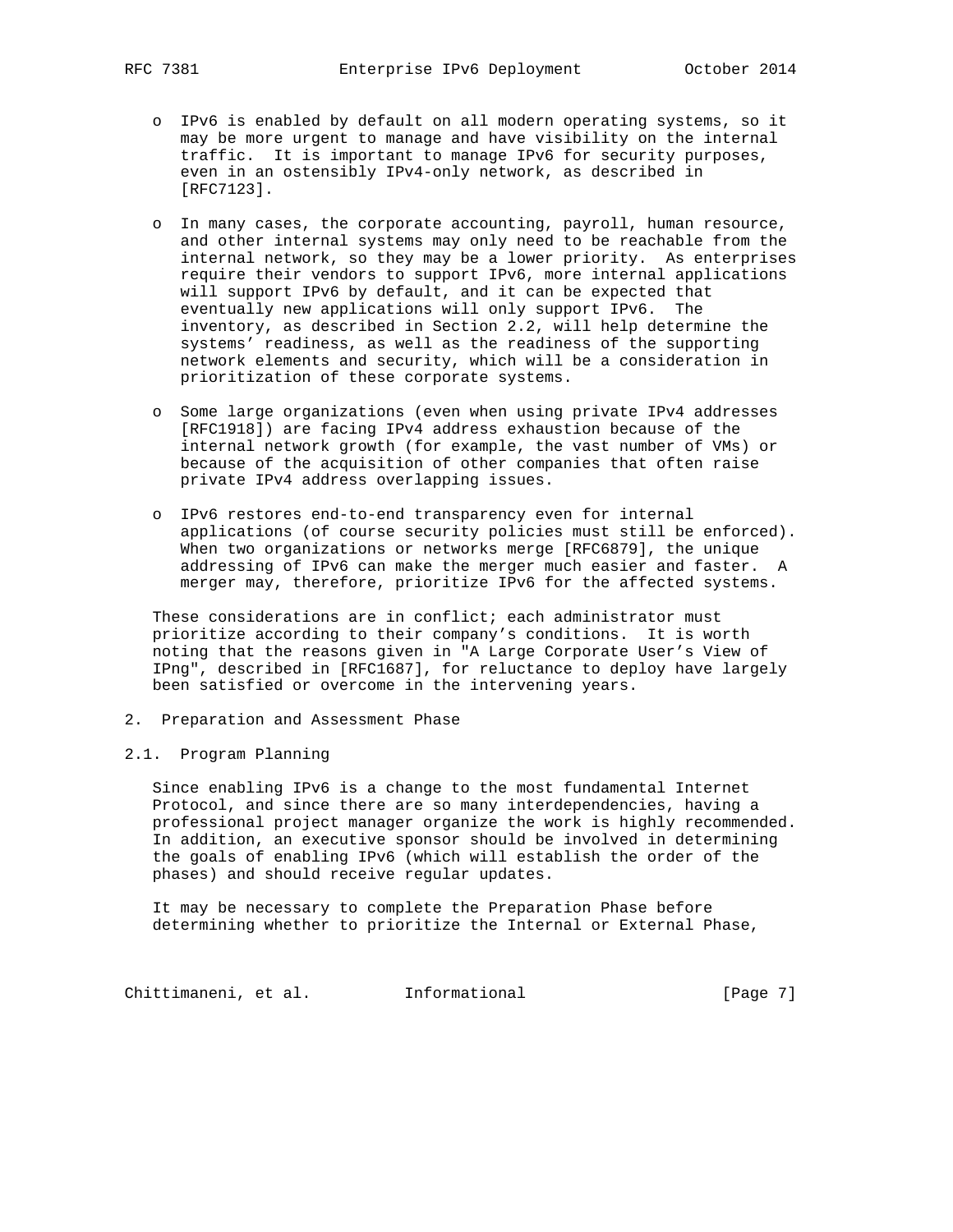since needs and readiness assessments are part of that phase. For a large enterprise, it may take several iterations to really understand the level of effort required. Depending on the required schedule, it may be useful to roll IPv6 projects into other architectural upgrades -- this can be an excellent way to improve the network and reduce costs. However, by increasing the scope of projects, the schedule is often affected. For instance, a major systems upgrade may take a year to complete, where just patching existing systems may take only a few months.

 The deployment of IPv6 will not generally stop all other technology work. Once IPv6 has been identified as an important initiative, all projects, both new and in progress, will need to be reviewed to ensure IPv6 support.

 It is normal for assessments to continue in some areas while execution of the project begins in other areas. This is fine, as long as recommendations in other parts of this document are considered, especially regarding security (for instance, one should not deploy IPv6 on a system before security has been evaluated).

## 2.2. Inventory Phase

 To comprehend the scope of the Inventory Phase, we recommend dividing the problem space in two: network infrastructure readiness and applications readiness.

## 2.2.1. Network Infrastructure Readiness Assessment

 The goal of this assessment is to identify the level of IPv6 readiness of network equipment. This will identify the effort required to move to an infrastructure that supports IPv6 with the same functional service capabilities as the existing IPv4 network. This may also require a feature comparison and gap analysis between IPv4 and IPv6 functionality on the network equipment and software. IPv6 support will require testing; features often work differently in vendors' labs than production networks. Some devices and software will require IPv4 support for IPv6 to work.

 The inventory will show which network devices are already capable, which devices can be made IPv6 ready with a code/firmware upgrade, and which devices will need to be replaced. The data collection consists of a network discovery to gain an understanding of the topology and inventory network infrastructure equipment and code versions with information gathered from static files and IP address management, DNS, and DHCP tools.

Chittimaneni, et al. Informational [Page 8]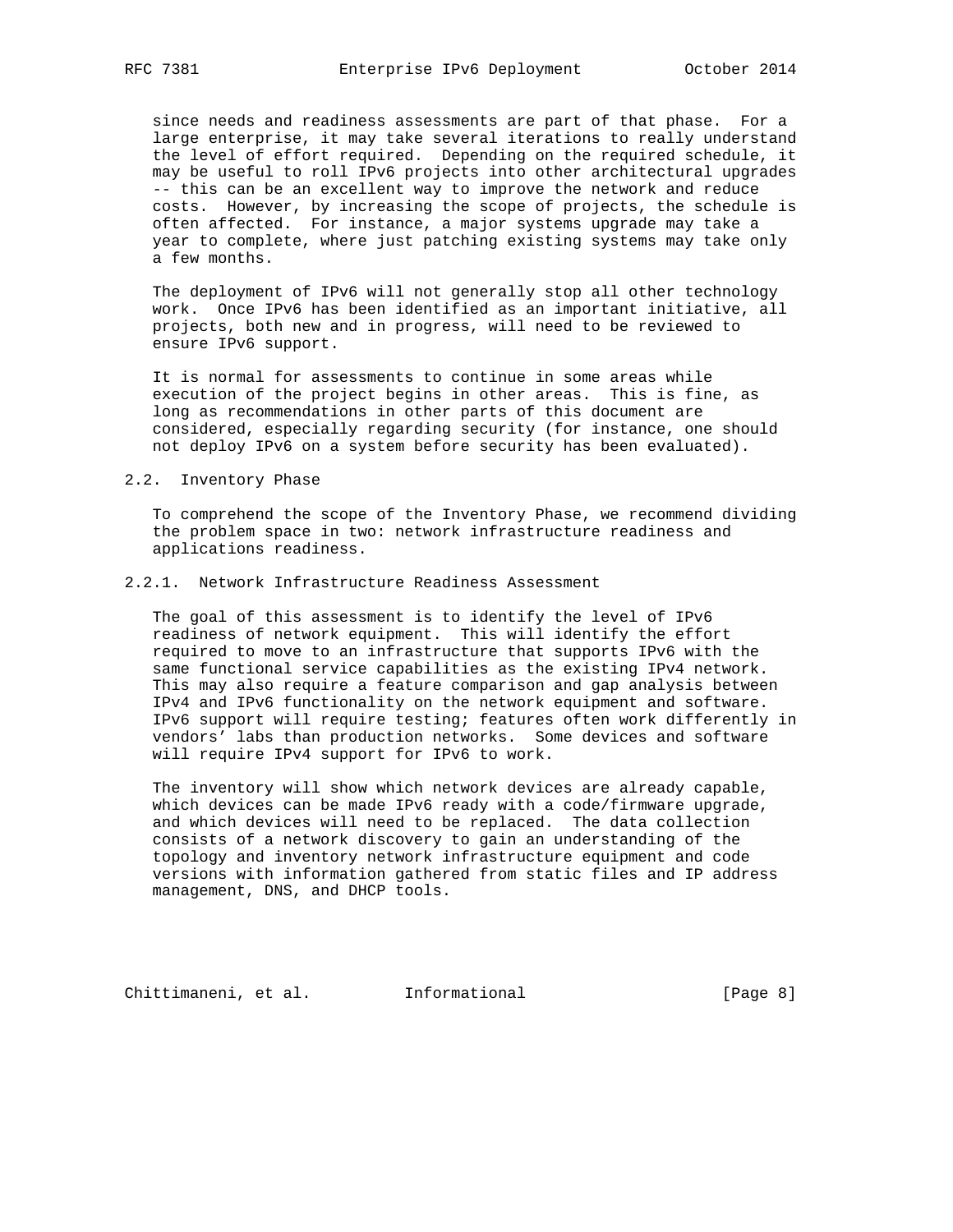Since IPv6 might already be present in the environment, through default configurations or VPNs, an infrastructure assessment (at minimum) is essential to evaluate potential security risks.

2.2.2. Application Readiness Assessment

 Just like network equipment, application software needs to support IPv6. This includes OS, firmware, middleware, and applications (including internally developed applications). Vendors will typically handle IPv6 enablement of off-the-shelf products, but often enterprises need to request this support from vendors. For internally developed applications, it is the responsibility of the enterprise to enable them for IPv6. Analyzing how a given application communicates over the network will dictate the steps required to support IPv6. Applications should avoid instructions specific to a given IP address family. Any applications that use APIs, such as the C language, that expose the IP version specifically, need to be modified to also work with IPv6.

 There are two ways to IPv6-enable applications. The first approach is to have separate logic for IPv4 and IPv6, thus leaving the IPv4 code path mainly untouched. This approach causes the least disruption to the existing IPv4 logic flow, but introduces more complexity, since the application now has to deal with two logic loops with complex race conditions and error recovery mechanisms between these two logic loops. The second approach is to create a combined IPv4/IPv6 logic, which ensures operation regardless of the IP version used on the network. Knowing whether a given implementation will use IPv4 or IPv6 in a given deployment is a matter of some art; see Source Address Selection [RFC6724] and Happy Eyeballs [RFC6555]. It is generally recommended that the application developer use industry IPv6-porting tools to locate the code that needs to be updated. Some discussion of IPv6 application porting issues can be found in [RFC4038].

2.2.3. Importance of Readiness Validation and Testing

 Lastly, IPv6 introduces a completely new way of addressing endpoints, which can have ramifications at the network layer all the way up to the applications. So to minimize disruption during the transition phase, we recommend complete functionality, scalability, and security testing to understand how IPv6 impacts the services and networking infrastructure.

Chittimaneni, et al. Informational [Page 9]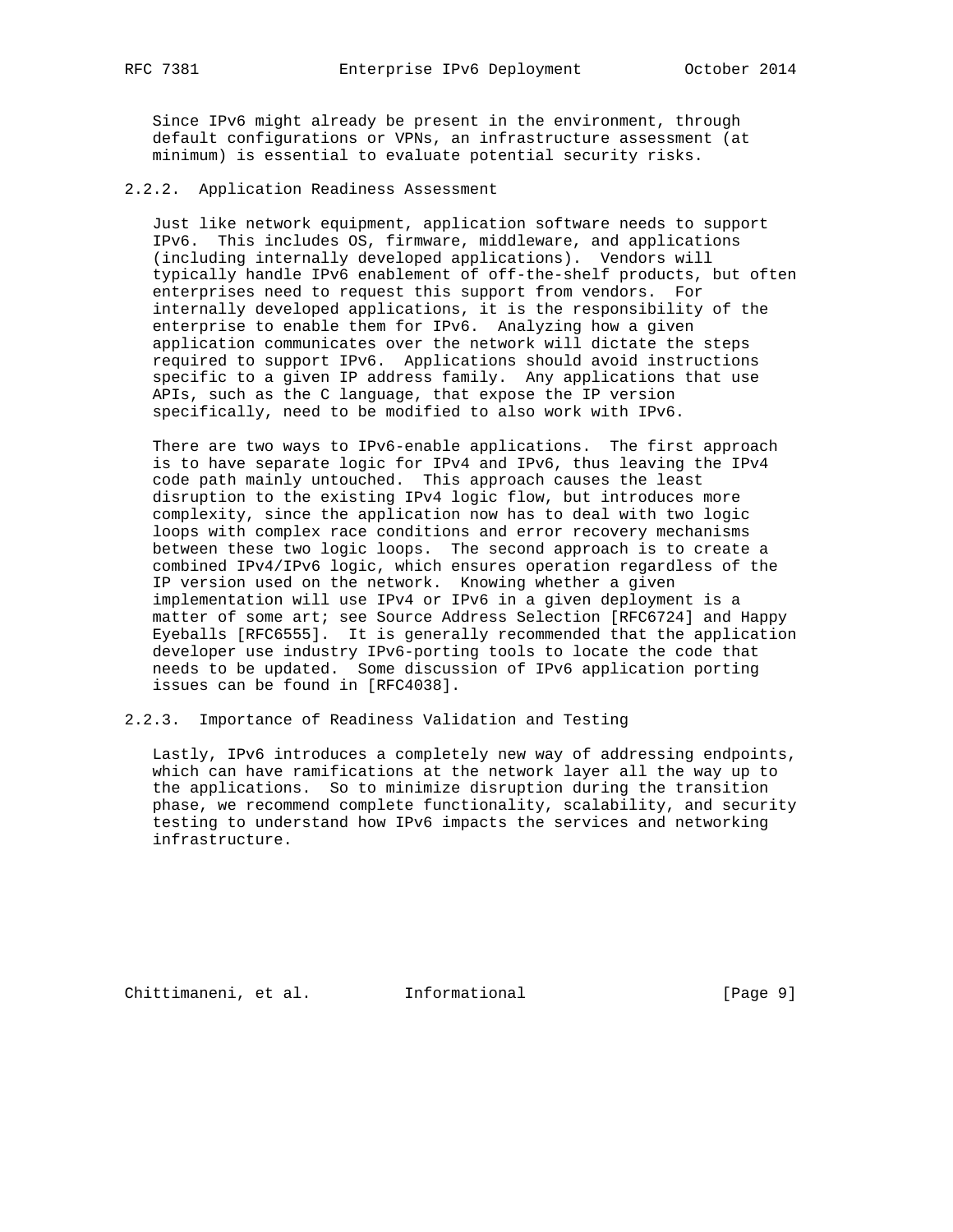# 2.3. Training

 Many organizations falter in IPv6 deployment because of a perceived training gap. Training is important for those who work with addresses regularly, as with anyone whose work is changing. Better knowledge of the reasons IPv6 is being deployed will help inform the assessment of who needs training and what training they need.

## 2.4. Security Policy

 It is obvious that IPv6 networks should be deployed in a secure way. The industry has learned a lot about network security with IPv4, so network operators should leverage this knowledge and expertise when deploying IPv6. IPv6 is not so different than IPv4: it is a connectionless network protocol using the same lower-layer service and delivering the same service to the upper layer. Therefore, the security issues and mitigation techniques are mostly identical with the same exceptions that are described further.

#### 2.4.1. IPv6 Is No More Secure Than IPv4

 Some people believe that IPv6 is inherently more secure than IPv4 because it is new. Nothing can be more wrong. Indeed, being a new protocol means that bugs in the implementations have yet to be discovered and fixed and that few people have the operational security expertise needed to operate securely an IPv6 network. This lack of operational expertise is the biggest threat when deploying IPv6: the importance of training is to be stressed again.

 One security myth is that, thanks to its huge address space, a network cannot be scanned by enumerating all IPv6 addresses in a /64 LAN; hence, a malevolent person cannot find a victim. [RFC5157] describes some alternate techniques to find potential targets on a network, for example, enumerating all DNS names in a zone. Additional advice in this area is also given in [HOST-SCANNING].

 Another security myth is that IPv6 is more secure because it mandates the use of IPsec everywhere. While the original IPv6 specifications may have implied this, [RFC6434] clearly states that IPsec support is not mandatory. Moreover, if all the intra-enterprise traffic is encrypted, both malefactors and security tools that rely on payload inspection (Intrusion Prevention System (IPS), firewall, Access Control List (ACL), IP Flow Information Export (IPFIX) ([RFC7011] and [RFC7012]), etc.) will be affected. Therefore, IPsec is as useful in IPv6 as in IPv4 (for example, to establish a VPN overlay over a non trusted network or to reserve for some specific applications).

Chittimaneni, et al. 1nformational [Page 10]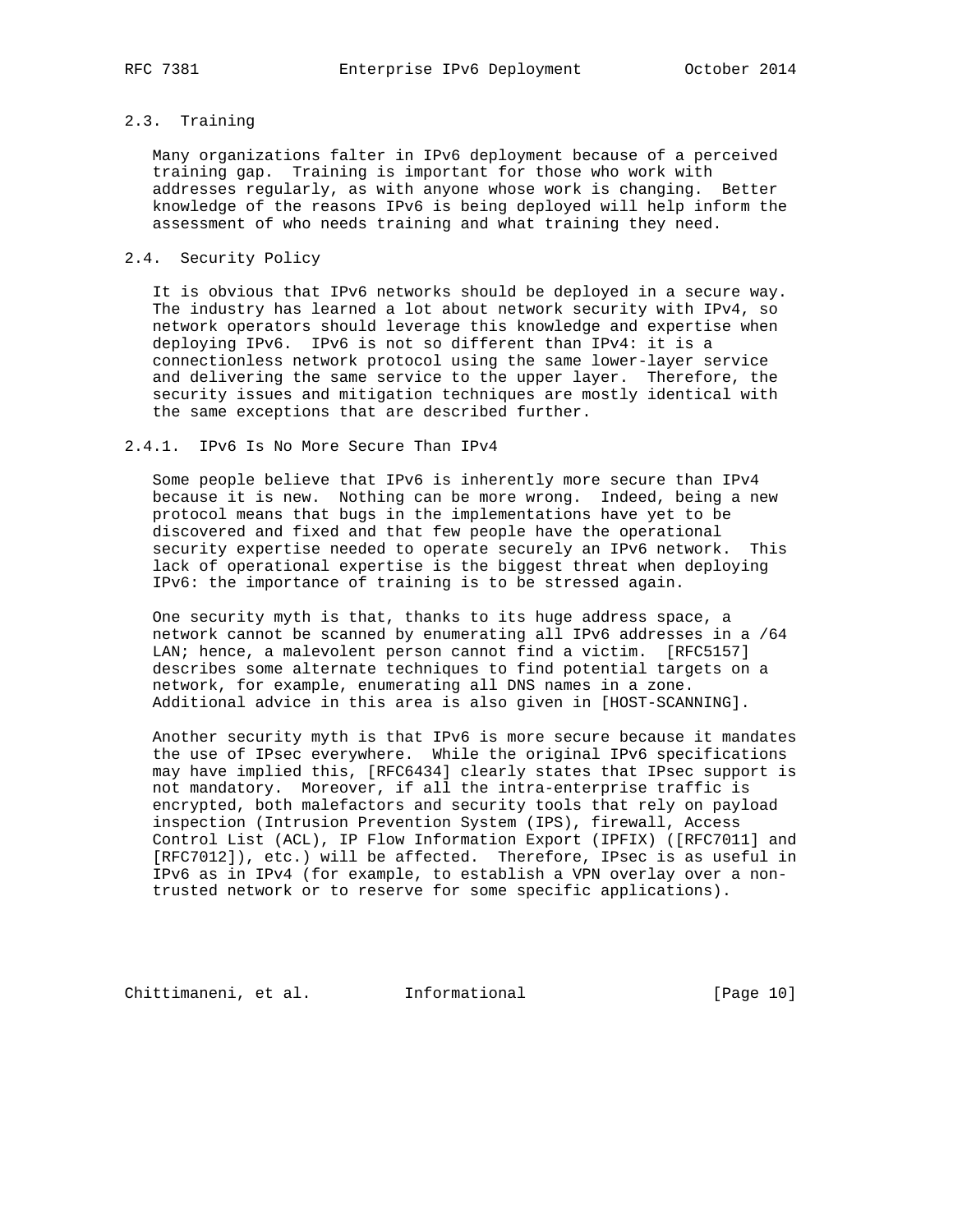The last security myth is that amplification attacks (such as [SMURF]) do not exist in IPv6 because there is no more broadcast. Alas, this is not true as ICMP error (in some cases) or information messages can be generated by routers and hosts when forwarding or receiving a multicast message (see Section 2.4 of [RFC4443]). Therefore, the generation and the forwarding rate of ICMPv6 messages must be limited as in IPv4.

 It should be noted that in a dual-stack network, the security implementation for both IPv4 and IPv6 needs to be considered, in addition to security considerations related to the interaction of (and transition between) the two, while they coexist.

#### 2.4.2. Similarities between IPv6 and IPv4 Security

 As mentioned earlier, IPv6 is quite similar to IPv4; therefore, several attacks apply for both protocol families, including:

- o Application layer attacks: such as cross-site scripting or SQL injection
- o Rogue device: such as a rogue Wi-Fi access point
- o Flooding and all traffic-based denial of services (including the use of control plane policing for IPv6 traffic: see [RFC6192])

 A specific case of congruence is IPv6 Unique Local Addresses (ULAs) [RFC4193] and IPv4 private addressing [RFC1918], which do not provide any security by 'magic'. In both cases, the edge router must apply strict filters to block those private addresses from entering and, just as importantly, leaving the network. This filtering can be done by the enterprise or by the ISP, but the cautious administrator will prefer to do it in the enterprise.

 IPv6 addresses can be spoofed as easily as IPv4 addresses, and there are packets with bogon IPv6 addresses (see [CYMRU]). Anti-bogon filtering must be done in the data and routing planes. It can be done by the enterprise or by the ISP, or both, but again the cautious administrator will prefer to do it in the enterprise.

2.4.3. Specific Security Issues for IPv6

 Even if IPv6 is similar to IPv4, there are some differences that create some IPv6-only vulnerabilities or issues. We give examples of such differences in this section.

 Privacy extension addresses [RFC4941] are usually used to protect individual privacy by periodically changing the interface identifier

Chittimaneni, et al. Informational [Page 11]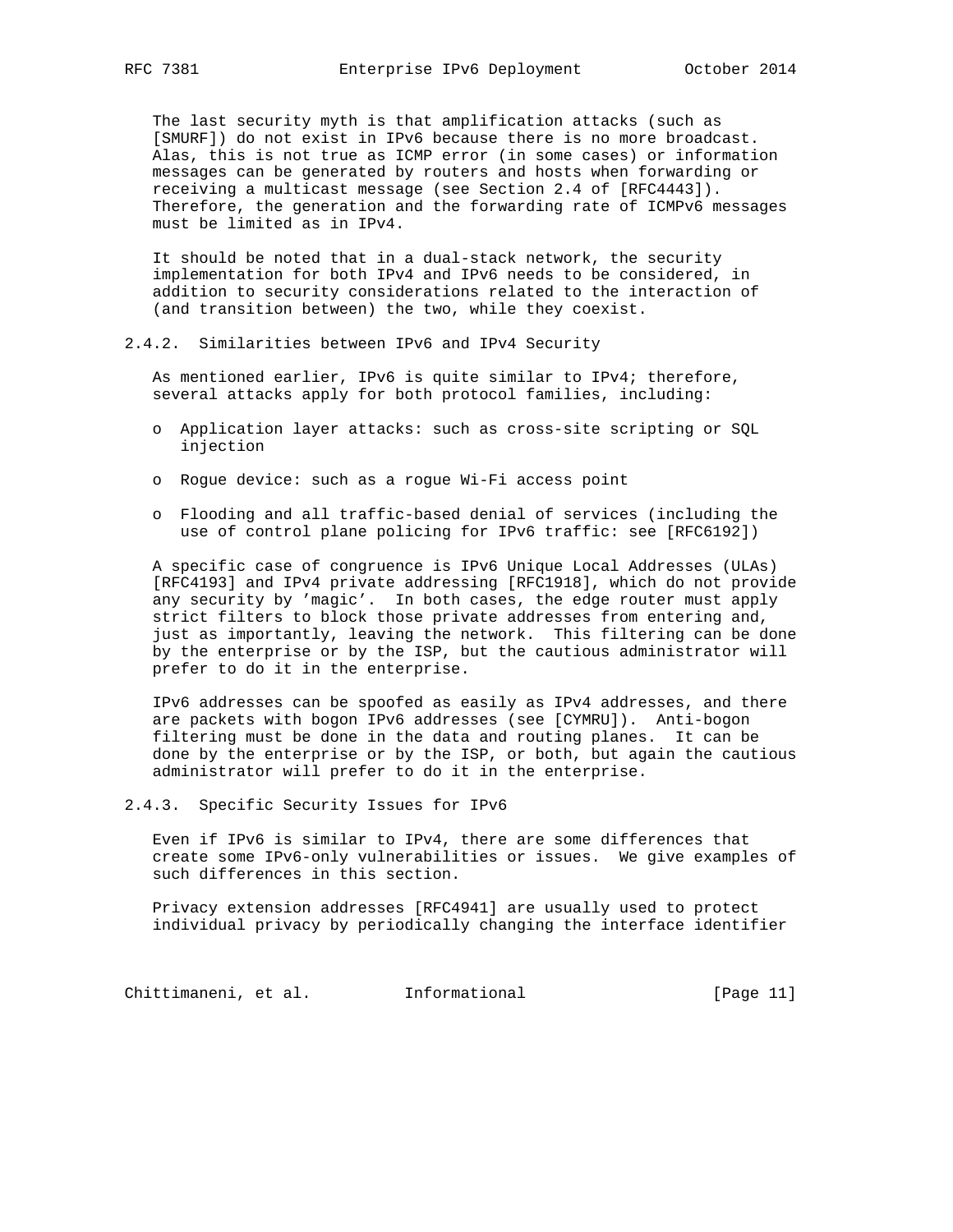part of the IPv6 address to avoid tracking a host by its otherwise always identical and unique 64-bit Extended Unique Identifier (EUI-64) based on Media Access Control (MAC). While this presents a real advantage on the Internet, moderated by the fact that the prefix part remains the same, it complicates the task of following an audit trail when a security officer or network operator wants to trace back a log entry to a host in their network because when the tracing is done, the searched IPv6 address could have disappeared from the network. Therefore, the use of privacy extension addresses usually requires additional monitoring and logging of the binding of the IPv6 address to a data-link layer address (see also the monitoring section in [IPv6-SECURITY], Section 2.5). Some early enterprise deployments have taken the approach of using tools that harvest IP/MAC address mappings from switch and router devices to provide address accountability; this approach has been shown to work, though it can involve gathering significantly more address data than in equivalent IPv4 networks. An alternative is to try to prevent the use of privacy extension addresses by enforcing the use of DHCPv6, such that hosts only get addresses assigned by a DHCPv6 server. This can be done by configuring routers to set the M bit in RAs, combined with all advertised prefixes being included without the A bit set (to prevent the use of stateless autoconfiguration). Of course, this technique requires that all hosts support stateful DHCPv6. It is important to note that not all operating systems exhibit the same behavior when processing RAs with the M bit set. The varying OS behavior is related to the lack of prescriptive definition around the A, M, and O bits within the Neighbor Discovery Protocol (NDP). [DHCPv6-SLAAC-PROBLEM] provides a much more detailed analysis on the interaction of the M bit and DHCPv6.

 Extension headers complicate the task of stateless packet filters such as ACLs. If ACLs are used to enforce a security policy, then the enterprise must verify whether its ACLs (but also stateful firewalls) are able to process extension headers (this means understand them enough to parse them to find the upper-layer payloads) and to block unwanted extension headers (e.g., to implement [RFC5095]). This topic is discussed further in [RFC7045].

 Fragmentation is different in IPv6 because it is done only by the source host and never during a forwarding operation. This means that ICMPv6 packet-too-big messages must be allowed to pass through the network and not be filtered [RFC4890]. Fragments can also be used to evade some security mechanisms such as RA-Guard [RFC6105]. See also [RFC5722] and [RFC7113].

 One of the biggest differences between IPv4 and IPv6 is the introduction of NDP [RFC4861], which includes a variety of important IPv6 protocol functions, including those provided in IPv4 by the

Chittimaneni, et al. 1nformational [Page 12]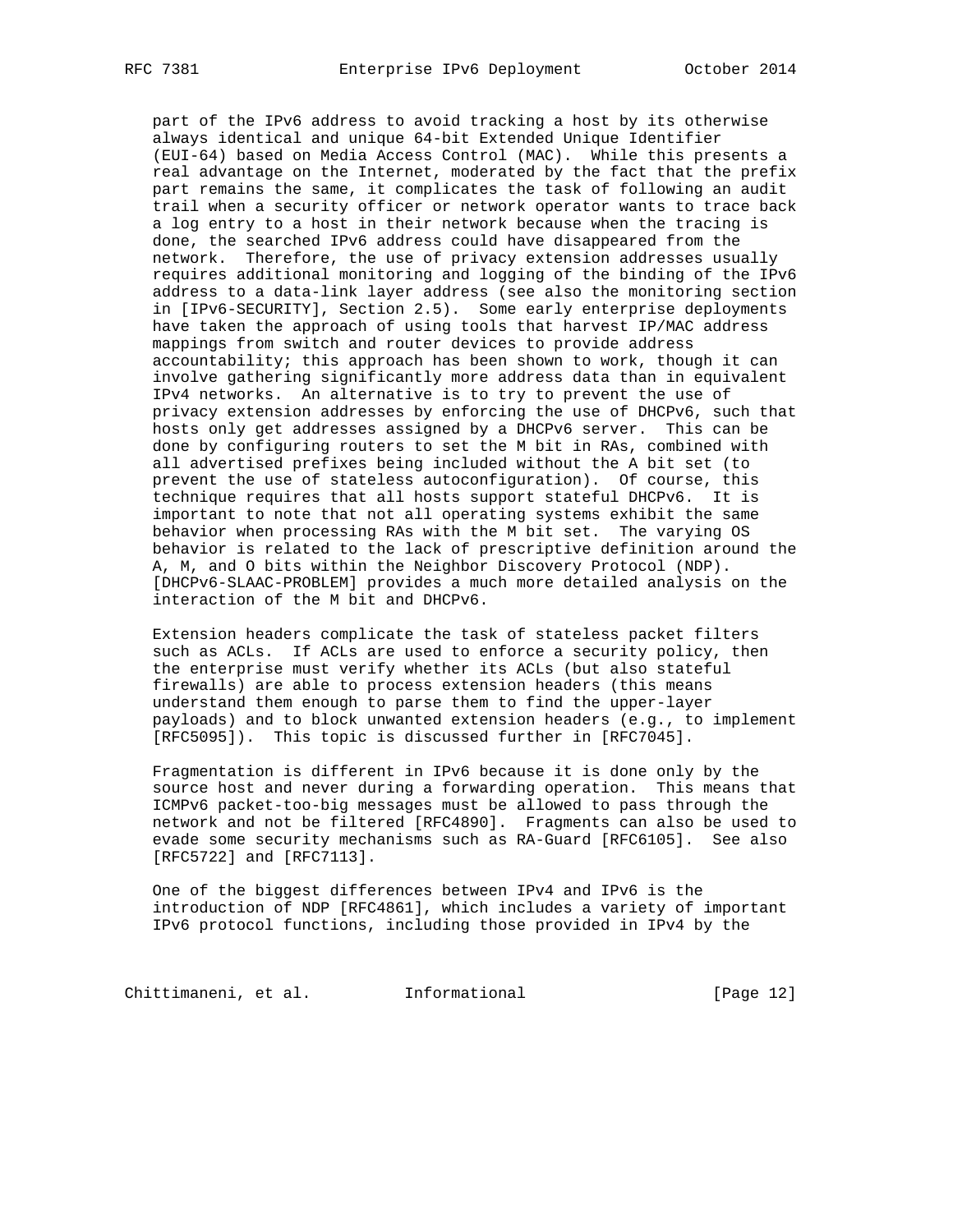Address Resolution Protocol (ARP) [RFC0826]. NDP runs over ICMPv6 (which as stated above means that security policies must allow some ICMPv6 messages to pass, as described in RFC 4890), but has the same lack of security as, for example, ARP, in that there is no inherent message authentication. While Secure Neighbor Discovery (SEND) [RFC3971] and Cryptographically Generated Addresses (CGAs) [RFC3972] have been defined, they are not widely implemented). The threat model for RAs within the NDP suite is similar to that of DHCPv4 (and DHCPv6), in that a rogue host could be either a rogue router or a rogue DHCP server. An IPv4 network can be made more secure with the help of DHCPv4 snooping in edge switches, and likewise RA snooping can improve IPv6 network security (in IPv4-only networks as well). Thus, enterprises using such techniques for IPv4 should use the equivalent techniques for IPv6, including RA-Guard [RFC6105] and all work in progress from the Source Address Validation Improvement (SAVI) WG, e.g., [RFC6959], which is similar to the protection given by dynamic ARP monitoring in IPv4. Other DoS vulnerabilities are related to NDP cache exhaustion, and mitigation techniques can be found in ([RFC6583]).

 As stated previously, running a dual-stack network doubles the attack exposure as a malevolent person has now two attack vectors: IPv4 and IPv6. This simply means that all routers and hosts operating in a dual-stack environment with both protocol families enabled (even if by default) must have a congruent security policy for both protocol versions. For example, permit TCP ports 80 and 443 to all web servers and deny all other ports to the same servers must be implemented both for IPv4 and IPv6. It is thus important that the tools available to administrators readily support such behavior.

## 2.5. Routing

 An important design choice to be made is what IGP is to use inside the network. A variety of IGPs (IS-IS, OSPFv3, and Routing Information Protocol Next Generation (RIPng)) support IPv6 today, and picking one over the other is a design choice that will be dictated mostly by existing operational policies in an enterprise network. As mentioned earlier, it would be beneficial to maintain operational parity between IPv4 and IPv6; therefore, it might make sense to continue using the same protocol family that is being used for IPv4. For example, in a network using OSPFv2 for IPv4, it might make sense to use OSPFv3 for IPv6. It is important to note that although OSPFv3 is similar to OSPFv2, they are not the same. On the other hand, some organizations may chose to run different routing protocols for different IP versions. For example, one may chose to run OSPFv2 for IPv4 and IS-IS for IPv6. An important design question to consider here is whether to support one IGP or two different IGPs in the longer term. [IPv6-DESIGN] presents advice on the design choices

Chittimaneni, et al. 1nformational [Page 13]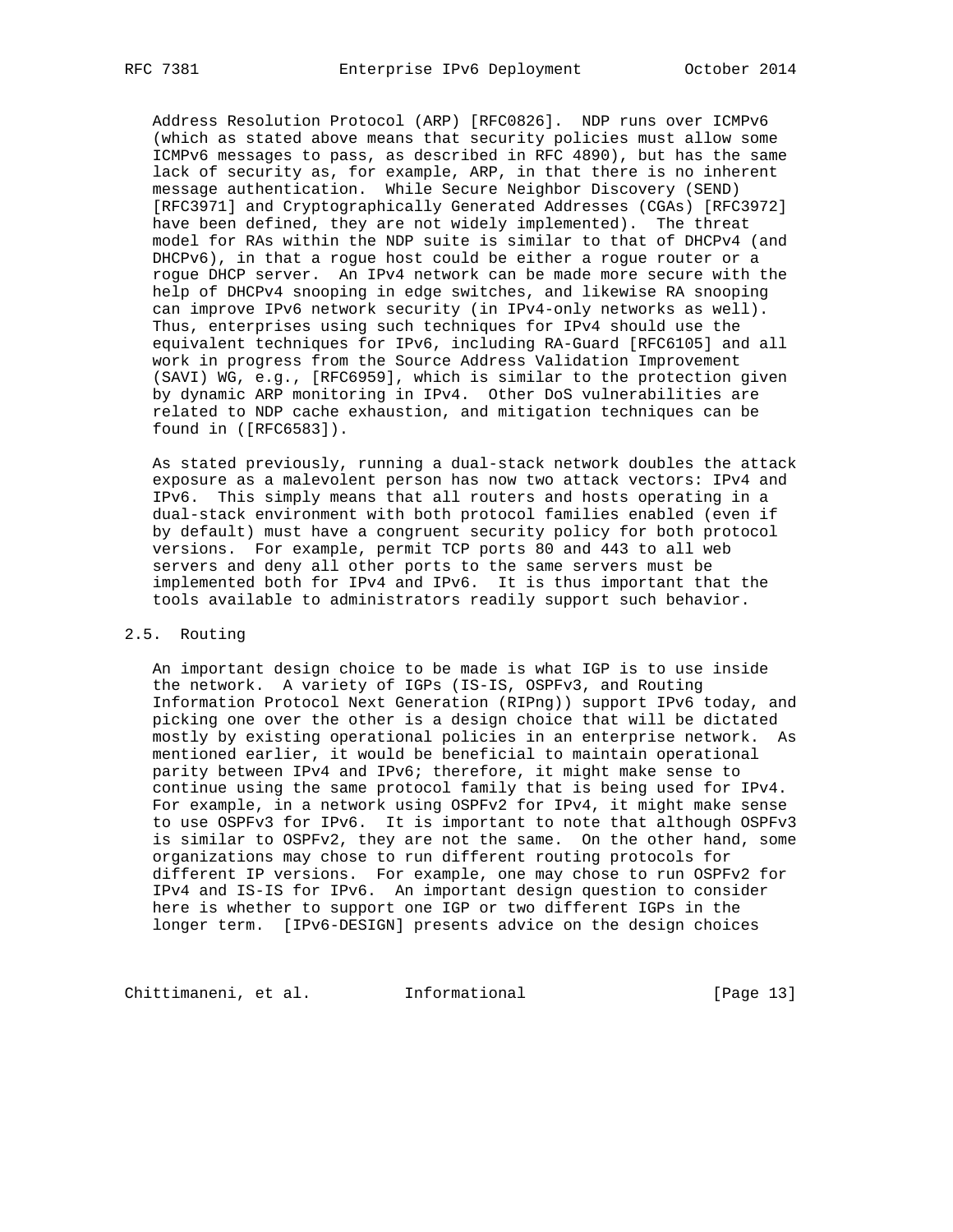that arise when considering IGPs and discusses the advantages and disadvantages to different approaches in detail.

# 2.6. Address Plan

 The most common problem encountered in IPv6 networking is in applying the same principles of conservation that are so important in IPv4. IPv6 addresses do not need to be assigned conservatively. In fact, a single, larger allocation is considered more conservative than multiple non-contiguous small blocks because a single block occupies only a single entry in a routing table. The advice in [RFC5375] is still sound and is recommended to the reader. If considering ULAs, give careful thought to how well it is supported, especially in multiple address and multicast scenarios, and assess the strength of the requirement for ULA. [ULA-USAGE] provides much more detailed analysis and recommendations on the usage of ULAs.

 The enterprise administrator will want to evaluate whether the enterprise will request address space from a Local Internet Registry (LIR) such as an ISP; a Regional Internet Registry (RIR) such as AfriNIC, APNIC, ARIN, LACNIC, or RIPE-NCC; or a National Internet Registry (NIR) operated in some countries. The normal allocation is Provider-Aggregated (PA) address space from the enterprise's ISP, but use of PA space implies renumbering when changing providers. Instead, an enterprise may request Provider-Independent (PI) space; this may involve an additional fee, but the enterprise may then be better able to be multihomed using that prefix and will avoid a renumbering process when changing ISPs (though it should be noted that renumbering caused by outgrowing the space, merger, or other internal reason would still not be avoided with PI space).

 The type of address selected (PI vs. PA) should be congruent with the routing needs of the enterprise. The selection of address type will determine if an operator will need to apply new routing techniques and may limit future flexibility. There is no right answer, but the needs of the External Phase may affect what address type is selected.

 Each network location or site will need a prefix assignment. Depending on the type of site/location, various prefix sizes may be used. In general, historical guidance suggests that each site should get at least a /48, as documented in RFC 5375 and [RFC6177]. In addition to allowing for simple planning, this can allow a site to use its prefix for local connectivity, should the need arise, and if the local ISP supports it.

 When assigning addresses to end systems, the enterprise may use manually configured addresses (common on servers) or Stateless Address Autoconfiguration (SLAAC) or DHCPv6 for client systems.

Chittimaneni, et al. 1nformational [Page 14]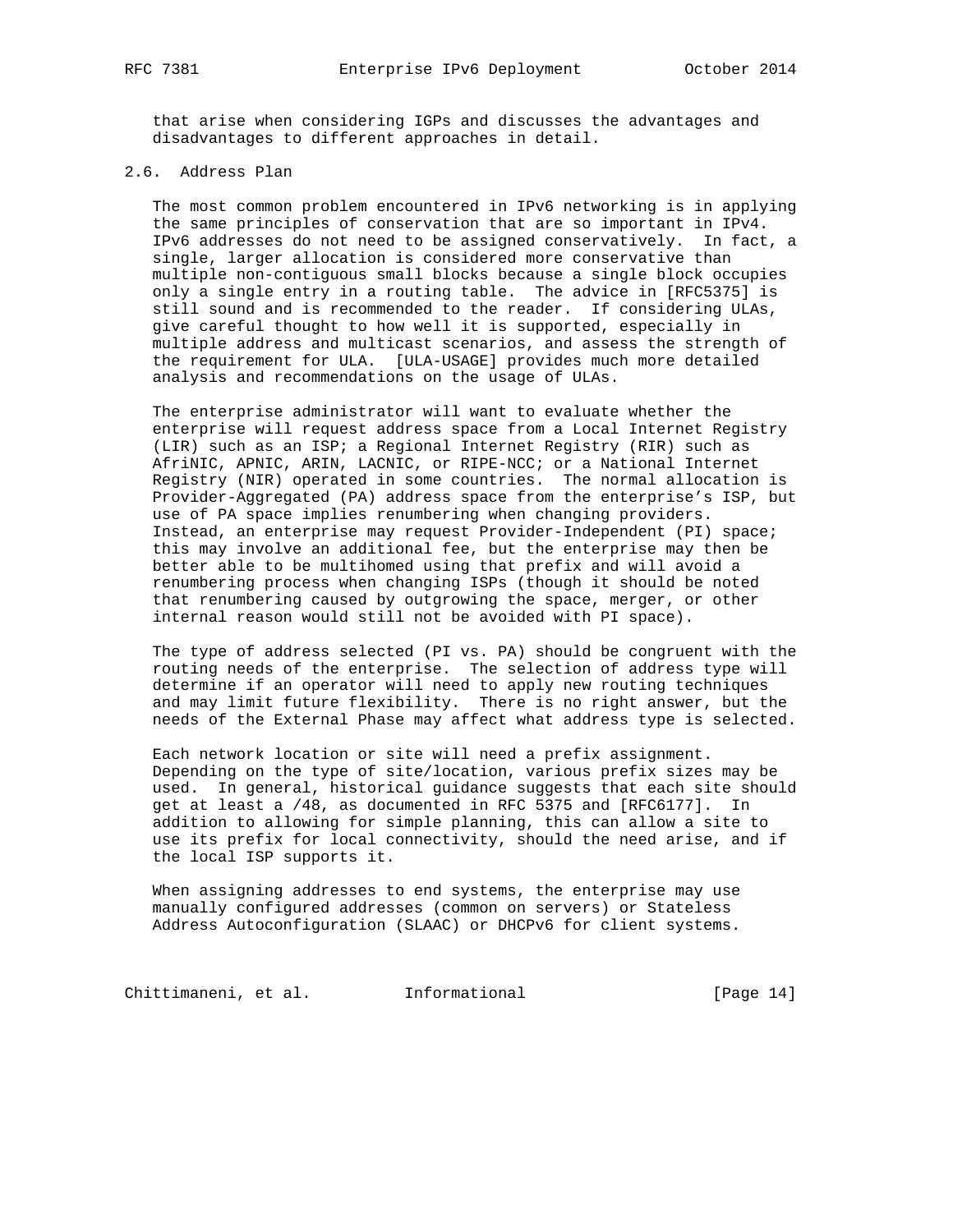Early IPv6 enterprise deployments have used SLAAC both for its simplicity and the time DHCPv6 has taken to mature. However, DHCPv6 is now very mature; thus, workstations managed by an enterprise may use stateful DHCPv6 for addressing on corporate LAN segments. DHCPv6 allows for the additional configuration options often employed by enterprise administrators, and by using stateful DHCPv6, administrators correlating system logs know which system had which address at any given time. Such an accountability model is familiar from IPv4 management, though DHCPv6 hosts are identified by a DHCP Unique Identifier (DUID) rather than a MAC address. For equivalent accountability with SLAAC (and potentially privacy addresses), a monitoring system that harvests IP/MAC mappings from switch and router equipment could be used.

 A common deployment consideration for any enterprise network is how to get host DNS records updated. Commonly, either the host will send DNS updates or the DHCP server will update records. If there is sufficient trust between the hosts and the DNS server, the hosts may update (and the enterprise may use SLAAC for addressing). Otherwise, the DHCPv6 server can be configured to update the DNS server. Note that an enterprise network with this more controlled environment will need to disable SLAAC on network segments and force end hosts to use DHCPv6 only.

 In the data center or server room, assume a /64 per VLAN. This applies even if each individual system is on a separate VLAN. In a /48 assignment, typical for a site, there are then still 65,535 /64 blocks. Some administrators reserve a /64 but configure a small subnet, such as /112, /126, or /127, to prevent rogue devices from attaching and getting numbers; an alternative is to monitor traffic for surprising addresses or Neighbor Discovery (ND) tables for new entries. Addresses are either configured manually on the server or reserved on a DHCPv6 server, which may also synchronize forward and reverse DNS (though see [RFC6866] for considerations on static addressing). SLAAC is not recommended for servers because of the need to synchronize RA timers with DNS Times to Live (TTLs) so that the DNS entry expires at the same time as the address.

 All user access networks should be a /64. Point-to-point links where NDP is not used may also utilize a /127 (see [RFC6164]).

 Plan to aggregate at every layer of network hierarchy. There is no need for variable length subnet mask (VLSM) [RFC1817] in IPv6, and addressing plans based on conservation of addresses are shortsighted. Use of prefixes longer then /64 on network segments will break common IPv6 functions such as SLAAC [RFC4862]. Where multiple VLANs or other Layer 2 domains converge, allow some room for expansion. Renumbering due to outgrowing the network plan is a nuisance, so

Chittimaneni, et al. 1nformational (Page 15)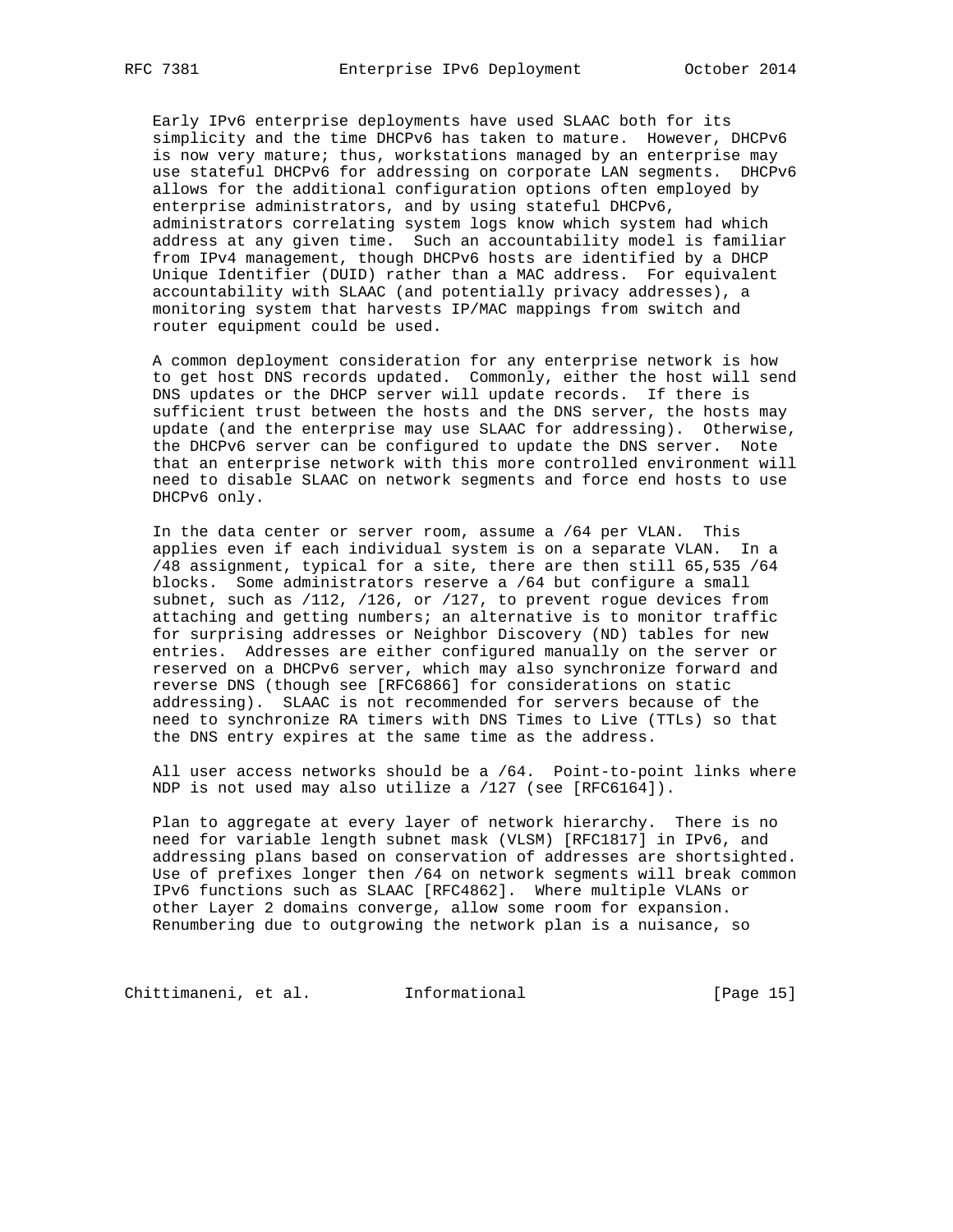allow room within it. Generally, plan to grow to about twice the current size that can be accommodated; where rapid growth is planned, allow for twice that growth. Also, if DNS (or reverse DNS) authority may be delegated to others in the enterprise, assignments need to be on nibble boundaries (that is, on a multiple of 4 bits, such as /64,  $/60$ ,  $/56$ , ...,  $/48$ ,  $/44$ ), to ensure that delegated zones align with assigned prefixes.

 If using ULAs, it is important to note that AAAA and PTR records for ULAs are not recommended to be installed in the global DNS. Similarly, reverse (address-to-name) queries for ULA must not be sent to name servers outside of the organization, due to the load that such queries would create for the authoritative name servers for the ip6.arpa zone. For more details, please refer to Section 4.4 of [RFC4193].

 Enterprise networks are increasingly including virtual networks where a single, physical node may host many virtualized addressable devices. It is imperative that the addressing plans assigned to these virtual networks and devices be consistent and non-overlapping with the addresses assigned to real networks and nodes. For example, a virtual network established within an isolated lab environment may, at a later time, become attached to the production enterprise network.

# 2.7. Tools Assessment

 Enterprises will often have a number of operational tools and support systems that are used to provision, monitor, manage, and diagnose the network and systems within their environment. These tools and systems will need to be assessed for compatibility with IPv6. The compatibility may be related to the addressing and connectivity of various devices as well as IPv6 awareness of the tools and processing logic.

 The tools within the organization fall into two general categories: those that focus on managing the network and those that are focused on managing systems and applications on the network. In either instance, the tools will run on platforms that may or may not be capable of operating in an IPv6 network. This lack in functionality may be related to operating system version or based on some hardware constraint. Those systems that are found to be incapable of utilizing an IPv6 connection, or which are dependent on an IPv4 stack, may need to be replaced or upgraded.

 In addition to devices working on an IPv6 network natively, or via a transition tunnel, many tools and support systems may require additional software updates to be IPv6 aware or even a hardware

Chittimaneni, et al. 1nformational (Page 16)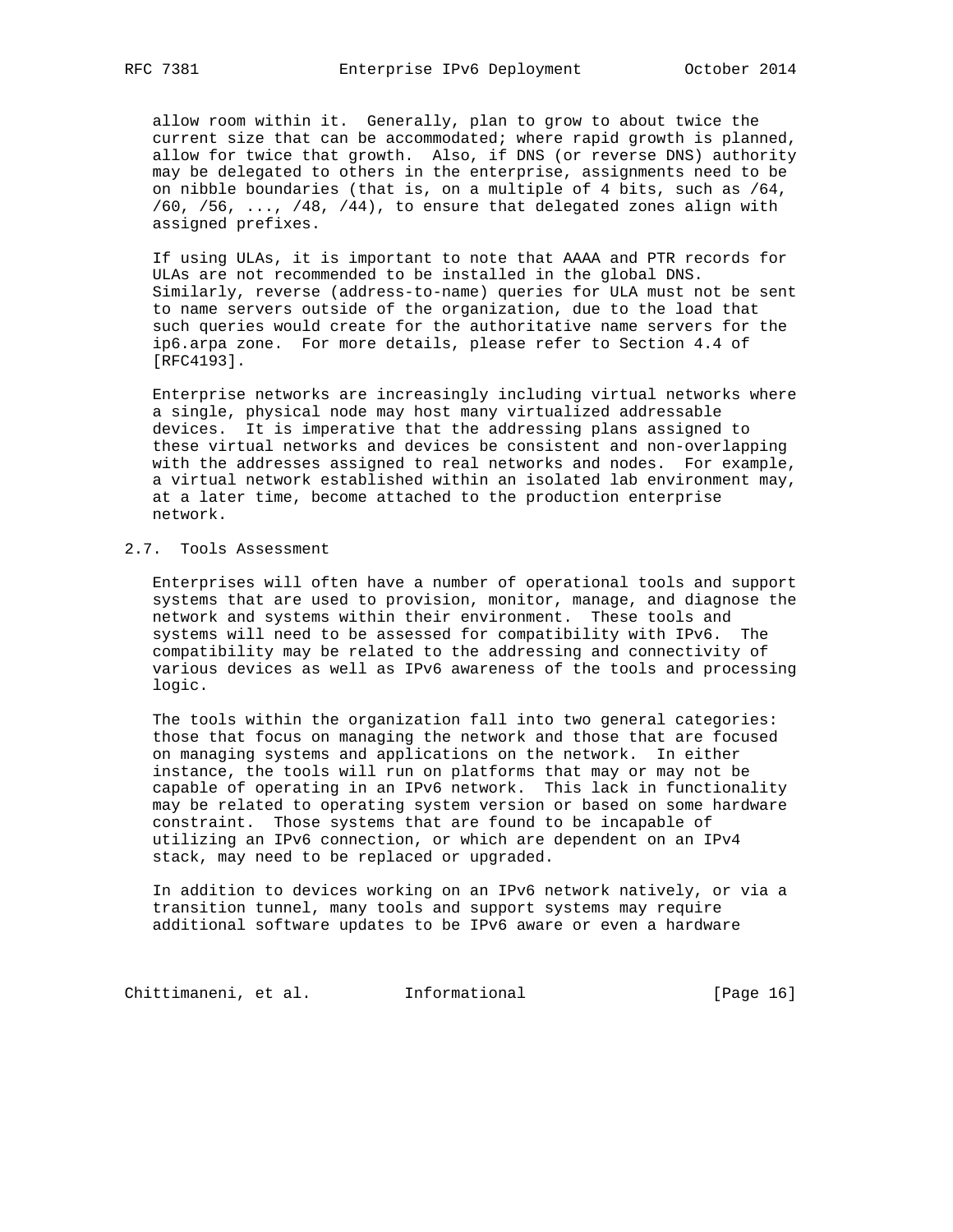upgrade (usually for additional memory, IPv6 addresses are larger and for a while, IPv4 and IPv6 addresses will coexist in the tool). This awareness may include the ability to manage IPv6 elements and/or applications in addition to the ability to store and utilize IPv6 addresses.

 Considerations when assessing the tools and support systems may include the fact that IPv6 addresses are significantly larger than IPv4, requiring data stores to support the increased size. Such issues are among those discussed in [RFC5952]. Many organizations may also run dual-stack networks; therefore, the tools need to not only support IPv6 operation but may also need to support the monitoring, management, and intersection with both IPv6 and IPv4 simultaneously. It is important to note that managing IPv6 is not just constrained to using large IPv6 addresses, but also that IPv6 interfaces and nodes are likely to use two or more addresses as part of normal operation. Updating management systems to deal with these additional nuances will likely consume time and considerable effort.

 For networking systems, like node management systems, it is not always necessary to support local IPv6 addressing and connectivity. Operations such as SNMP MIB polling can occur over IPv4 transport while seeking responses related to IPv6 information. Where this may seem advantageous to some, it should be noted that without local IPv6 connectivity, the management system may not be able to perform all expected functions -- such as reachability and service checks.

 Organizations should be aware that changes to older IPv4-only SNMP MIB specifications have been made by the IETF and are related to legacy operation in [RFC2096] and [RFC2011]. Updated specifications are now available in [RFC4292] and [RFC4293] that modified the older MIB framework to be IP protocol agnostic, supporting both IPv4 and IPv6. Polling systems will need to be upgraded to support these updates as well as the end stations, which are polled.

## 3. External Phase

 The External Phase for enterprise IPv6 adoption covers topics that deal with how an organization connects its infrastructure to the external world. These external connections may be toward the Internet at large or to other networks. The External Phase covers connectivity, security and monitoring of various elements, and outward-facing or accessible services.

Chittimaneni, et al. 1nformational (Page 17)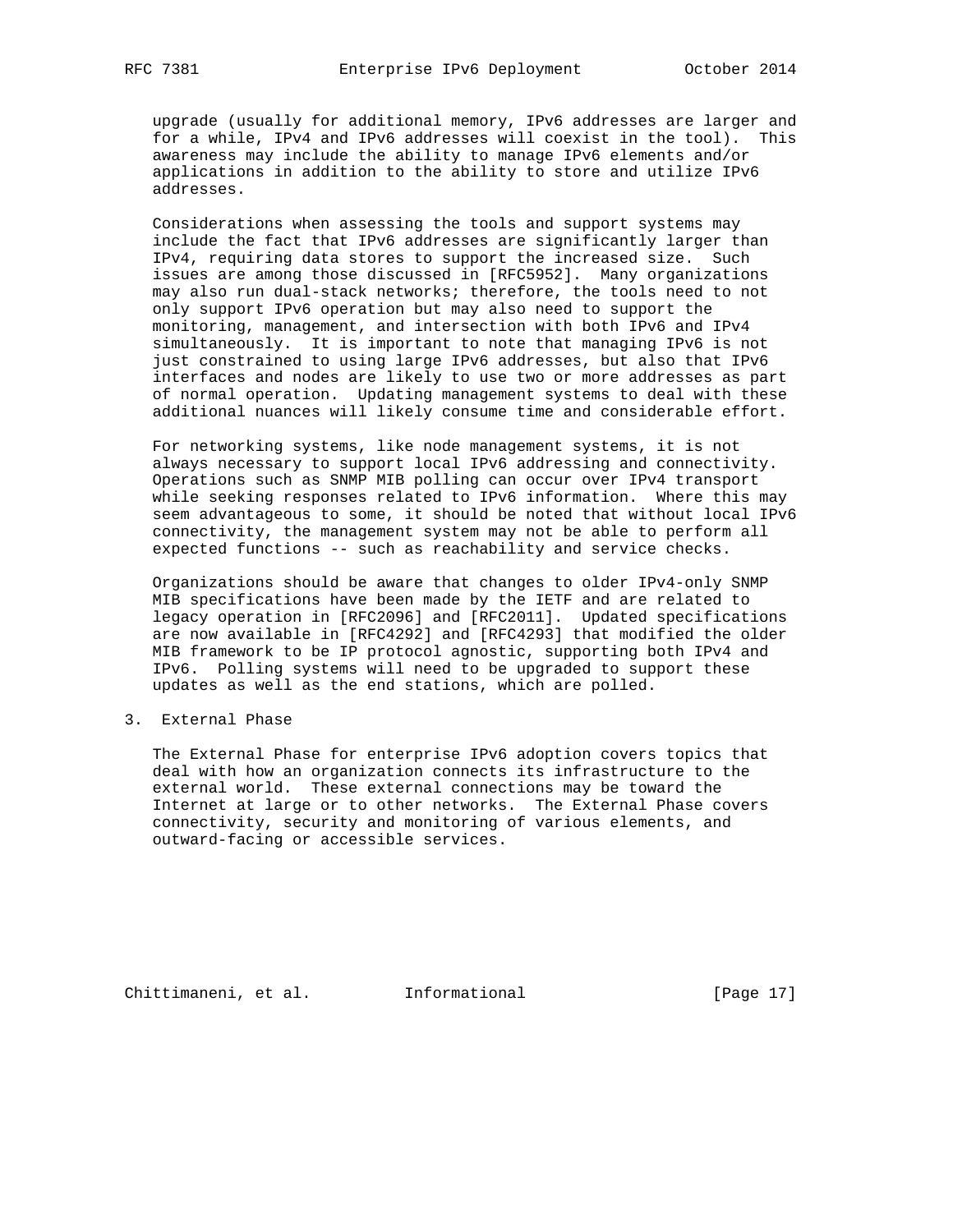#### 3.1. Connectivity

 The enterprise will need to work with one or more service providers to gain connectivity to the Internet or transport service infrastructure such as a BGP/MPLS IP VPN as described in [RFC4364] and [RFC4659]. One significant factor that will guide how an organization may need to communicate with the outside world will involve the use of PI and/or PA IPv6 space.

 Enterprises should be aware that, depending on which address type they selected (PI vs. PA) in their planning phase, they may need to implement new routing functions and/or behaviors to support their connectivity to the ISP. In the case of PI, the upstream ISP may offer options to route the prefix (typically a /48) on the enterprise's behalf and update the relevant routing databases. Otherwise, the enterprise may need to perform this task on their own and use BGP to inject the prefix into the global BGP system.

 Note that the rules set by the RIRs for an enterprise acquiring PI address space have changed over time. For example, in the European region, the RIPE-NCC no longer requires an enterprise to be multihomed to be eligible for an IPv6 PI allocation. Requests can be made directly or via a LIR. It is possible that the rules may change again and may vary between RIRs.

 When seeking IPv6 connectivity to a service provider, native IPv6 connectivity is preferred since it provides the most robust and efficient form of connectivity. If native IPv6 connectivity is not possible due to technical or business limitations, the enterprise may utilize readily available transition tunnel IPv6 connectivity. There are IPv6 transit providers that provide robust tunneled IPv6 connectivity that can operate over IPv4 networks. It is important to understand the transition-tunnel mechanism used and to consider that it will have higher latency than native IPv4 or IPv6, and may have other problems, e.g., related to MTUs.

 It is important to evaluate MTU considerations when adding IPv6 to an existing IPv4 network. It is generally desirable to have the IPv6 and IPv4 MTU congruent to simplify operations (so the two address families behave similarly, that is, as expected). If the enterprise uses transition tunnels inside or externally for IPv6 connectivity, then modification of the MTU on hosts/routers may be needed as mid stream fragmentation is no longer supported in IPv6. It is preferred that Path MTU Discovery (pMTUD) be used to optimize the MTU, so erroneous filtering of the related ICMPv6 message types should be monitored. Adjusting the MTU may be the only option if undesirable upstream ICMPv6 filtering cannot be removed.

Chittimaneni, et al. 1nformational [Page 18]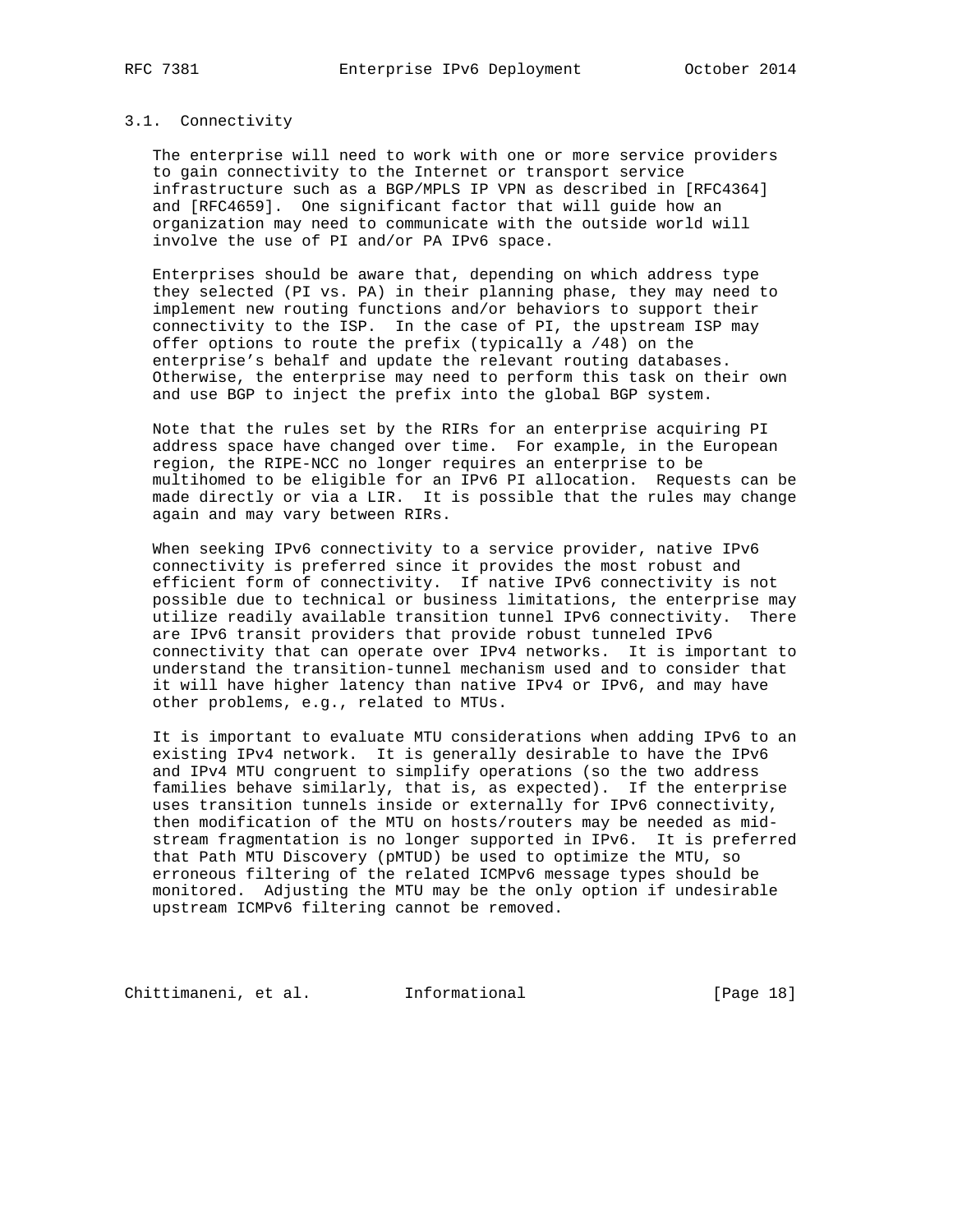3.2. Security

 The most important part of security for external IPv6 deployment is filtering and monitoring. Filtering can be done by stateless ACLs or a stateful firewall. The security policies must be consistent for IPv4 and IPv6 (or else the attacker will use the less-protected protocol stack), except that certain ICMPv6 messages must be allowed through and to the filtering device (see [RFC4890]):

- o Packet Too Big: essential to allow Path MTU discovery to work
- o Parameter Problem
- o Time Exceeded

 In addition, NDP messages (including Neighbor Solicitation, RAs, etc.) are required for local hosts.

 It could also be safer to block all fragments where the transport layer header is not in the first fragment to avoid attacks as described in [RFC5722]. Some filtering devices allow this filtering. Ingress filters and firewalls should follow [RFC5095] in handling routing extension header type 0, dropping the packet and sending ICMPv6 Parameter Problem, unless Segments Left = 0 (in which case, ignore the header).

 If an IPS is used for IPv4 traffic, then an IPS should also be used for IPv6 traffic. In general, make sure IPv6 security is at least as good as IPv4. This also includes all email content protection (anti spam, content filtering, data leakage prevention, etc.).

 The edge router must also implement anti-spoofing techniques based on [RFC2827] (also known as BCP 38).

 In order to protect the networking devices, it is advised to implement control plane policing as per [RFC6192].

 The potential NDP cache exhaustion attack (see [RFC6583]) can be mitigated by two techniques:

- o Good NDP implementation with memory utilization limits as well as rate limiters and prioritization of requests.
- o Or, as the external deployment usually involves just a couple of exposed statically configured IPv6 addresses (virtual addresses of web, email, and DNS servers), then it is straightforward to build an ingress ACL allowing traffic for those addresses and denying traffic to any other addresses. This actually prevents the attack

Chittimaneni, et al. 1nformational [Page 19]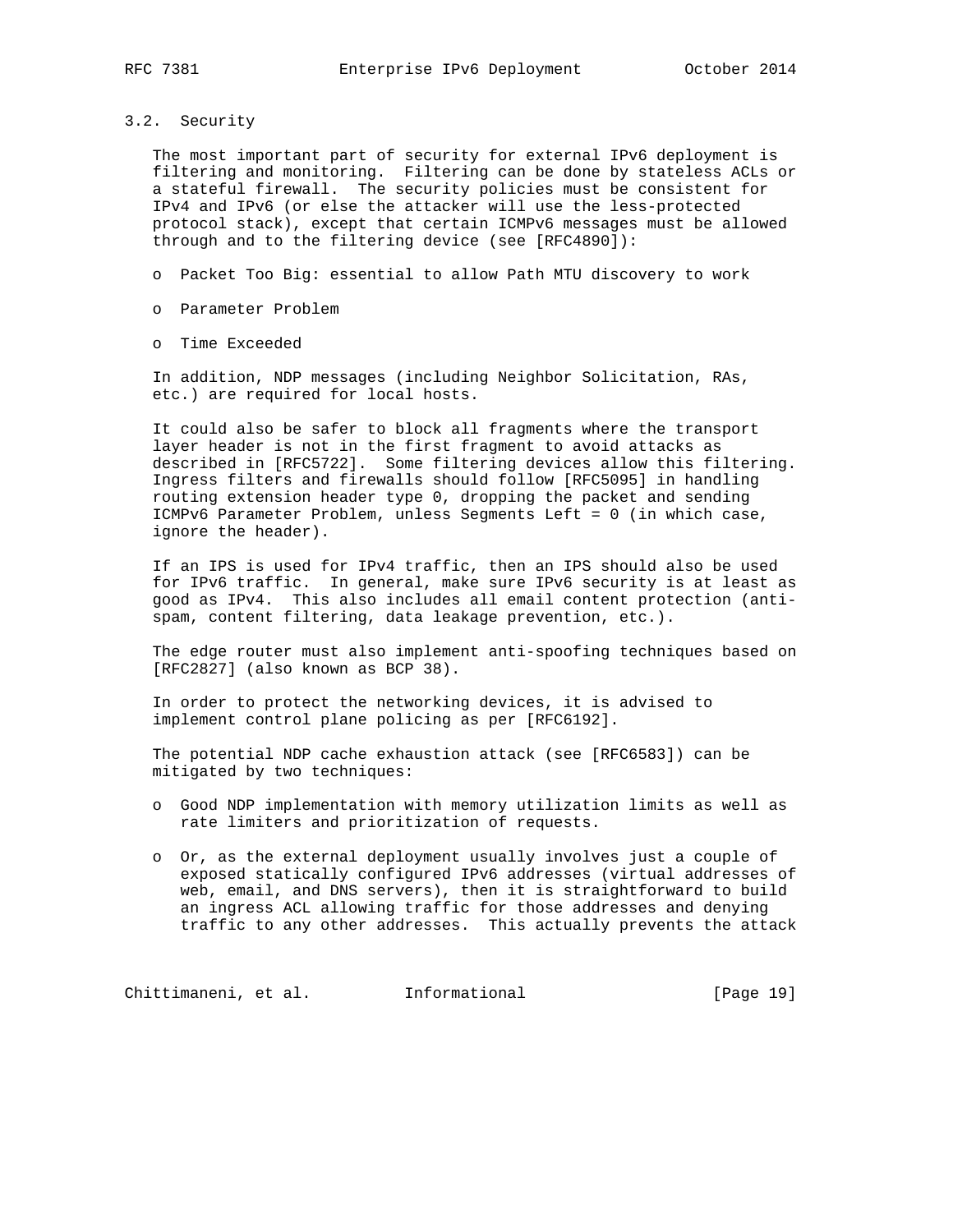as a packet for a random destination will be dropped and will never trigger a neighbor resolution.

# 3.3. Monitoring

 Monitoring the use of the Internet connectivity should be done for IPv6 as it is done for IPv4. This includes the use of IPFIX [RFC7012] to report abnormal traffic patterns (such as port scanning, SYN flooding, and related IP source addresses) from monitoring tools and evaluating data read from SNMP MIBs [RFC4293] (some of which also enable the detection of abnormal bandwidth utilization) and syslogs (finding server and system errors). Where NetFlow is used, Version 9 is required for IPv6 support. Monitoring systems should be able to examine IPv6 traffic, use IPv6 for connectivity, and record IPv6 addresses, and any log parsing tools and reporting need to support IPv6. Some of this data can be sensitive (including personally identifiable information) and care in securing it should be taken, with periodic purges. Integrity protection on logs and sources of log data is also important to detect unusual behavior (misconfigurations or attacks). Logs may be used in investigations, which depend on trustworthy data sources (tamper resistant).

 In addition, monitoring of external services (such as web sites) should be made address specific, so that people are notified when either the IPv4 or IPv6 version of a site fails.

## 3.4. Servers and Applications

 The path to the servers accessed from the Internet usually involves security devices (firewall and IPS), server load balancing (SLB), and real physical servers. The latter stage is also multi-tiered for scalability and security between presentation and data storage. The ideal transition is to enable native dual stack on all devices; but as part of the phased approach, operators have used the following techniques with success:

- o Use a network device to apply NAT64 and basically translate an inbound TCP connection (or any other transport protocol) over IPv6 into a TCP connection over IPv4. This is the easiest to deploy as the path is mostly unchanged, but it hides all IPv6 remote users behind a single IPv4 address, which leads to several audit trail and security issues (see [RFC6302]).
- o Use the server load balancer, which acts as an application proxy to do this translation. Compared to the NAT64, it has the potential benefit of going through the security devices as native IPv6 (so more audit and trace abilities) and is also able to insert an HTTP X-Forward-For header that contains the remote IPv6

Chittimaneni, et al. 1nformational (Page 20)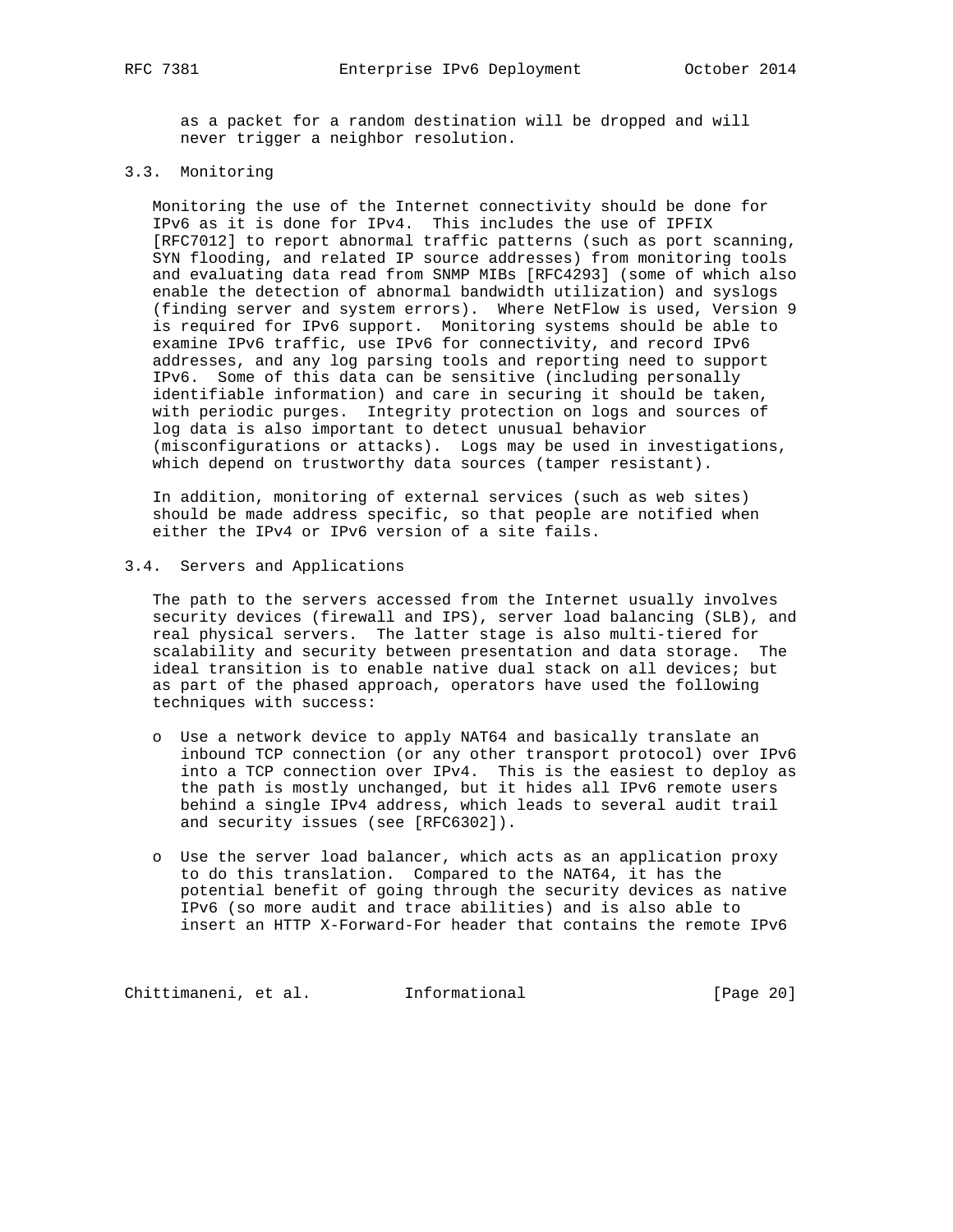address. The latter feature allows for logging and rate limiting on the real servers based on the IPV6 address even if those servers run only IPv4.

 In either of these cases, care should be taken to secure logs for privacy reasons and to periodically purge them.

## 3.5. Network Prefix Translation for IPv6

 Network Prefix Translation for IPv6, or NPTv6 as described in [RFC6296], provides a framework to utilize prefix ranges within the internal network that are separate (address independent) from the assigned prefix from the upstream provider or registry. As mentioned above, while NPTv6 has potential use cases in IPv6 networks, the implications of its deployment need to be fully understood, particularly where any applications might embed IPv6 addresses in their payloads.

 Use of NPTv6 can be chosen independently from how addresses are assigned and routed within the internal network, how prefixes are routed towards the Internet, or whether PA or PI addresses are used.

4. Internal Phase

 This phase deals with the delivery of IPv6 to the internal user facing side of the Information Technology (IT) infrastructure, which comprises various components such as network devices (routers, switches, etc.), end-user devices and peripherals (workstations, printers, etc.), and internal corporate systems.

 An important design paradigm to consider during this phase is "dual stack when you can, tunnel when you must". Dual stacking allows a more robust, production-quality IPv6 network than is typically facilitated by internal use of transition tunnels that are harder to troubleshoot and support, and that may introduce scalability and performance issues. Of course, tunnels may still be used in production networks, but their use needs to be carefully considered, e.g., where the transition tunnel may be run through a security or filtering device. Tunnels do also provide a means to experiment with IPv6 and gain some operational experience with the protocol. [RFC4213] describes various transition mechanisms in more detail. [RFC6964] suggests operational guidance when using Intra-Site Automatic Tunnel Addressing Protocol (ISATAP) tunnels [RFC5214], though we would recommend use of dual stack wherever possible.

Chittimaneni, et al. 1nformational [Page 21]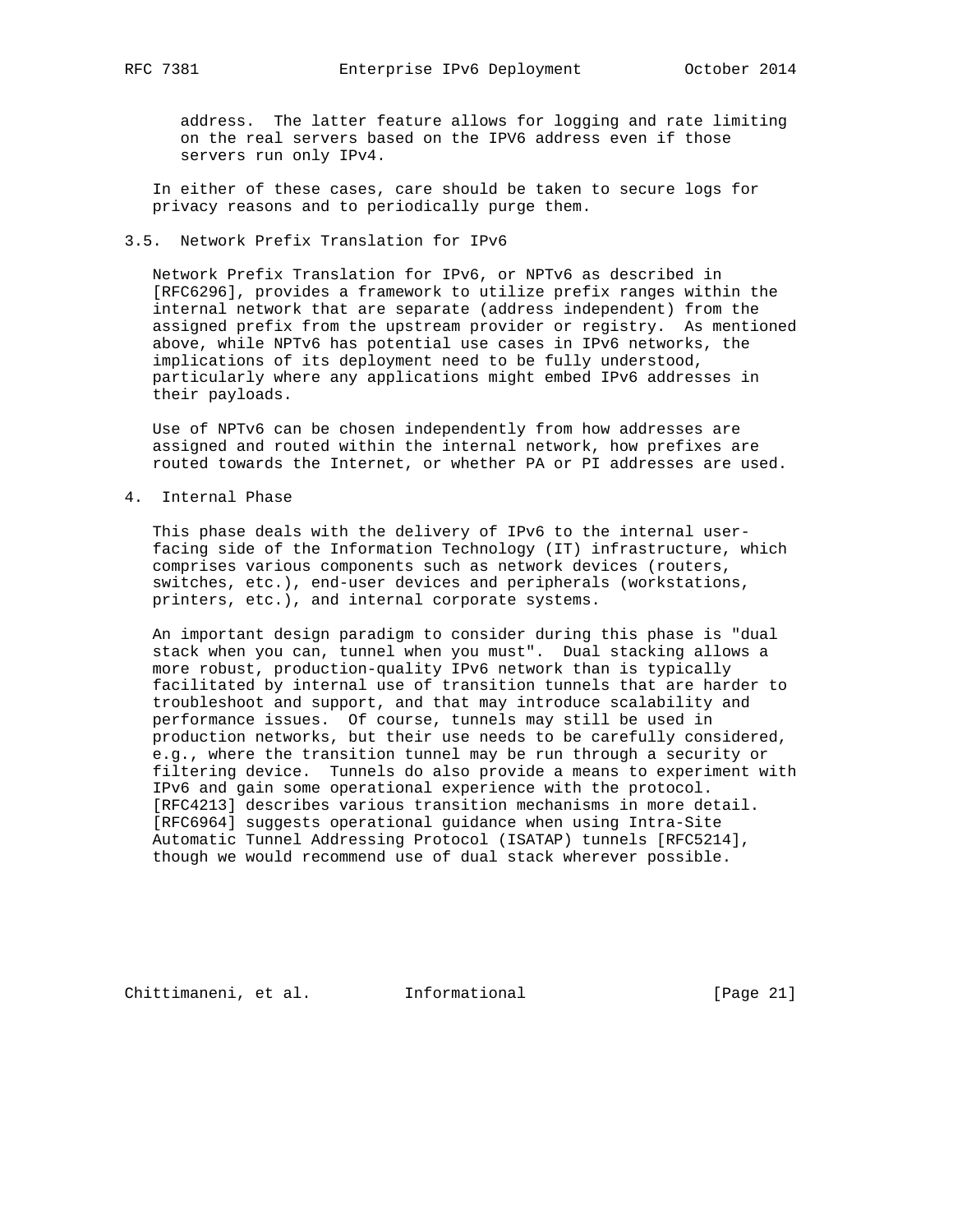# 4.1. Security

 IPv6 must be deployed in a secure way. This means that all existing IPv4 security policies must be extended to support IPv6; IPv6 security policies will be the IPv6 equivalent of the existing IPv4 ones (taking into account the difference for ICMPv6 [RFC4890]). As in IPv4, security policies for IPv6 will be enforced by firewalls, ACL, IPS, VPN, and so on.

 Privacy extension addresses [RFC4941] raise a challenge for an audit trail as explained in Section 2.4.3 of this document. The enterprise may choose to attempt to enforce use of DHCPv6 or deploy monitoring tools that harvest accountability data from switches and routers (thus making the assumption that devices may use any addresses inside the network).

 One major issue is threats against ND. This means, for example, that the internal network at the access layer (where hosts connect to the network over wired or wireless) should implement RA-Guard [RFC6105] and the techniques being specified by the SAVI WG [RFC6959]; see also Section 2.4.3 of this document for more information.

# 4.2. Network Infrastructure

 The typical enterprise network infrastructure comprises a combination of the following network elements -- wired access switches, wireless access points, and routers (although it is fairly common to find hardware that collapses switching and routing functionality into a single device). Basic wired access switches and access points operate only at the physical and link layers and don't really have any special IPv6 considerations other than being able to support IPv6 addresses themselves for management purposes. In many instances, these devices possess a lot more intelligence than simply switching packets. For example, some of these devices help assist with link layer security by incorporating features such as ARP inspection and DHCP snooping, or they may help limit where multicast floods by using IGMP (or, in the case of IPv6, Multicast Listener Discovery (MLD)) snooping.

 Another important consideration in enterprise networks is first-hop router redundancy. This directly ties into network reachability from an end host's point of view. IPv6 ND [RFC4861] provides a node with the capability to maintain a list of available routers on the link, in order to be able to switch to a backup path should the primary be unreachable. By default, ND will detect a router failure in 38 seconds and cycle onto the next default router listed in its cache. While this feature provides a basic level of first-hop router redundancy, most enterprise IPv4 networks are designed to fail over

Chittimaneni, et al. 1nformational (Page 22)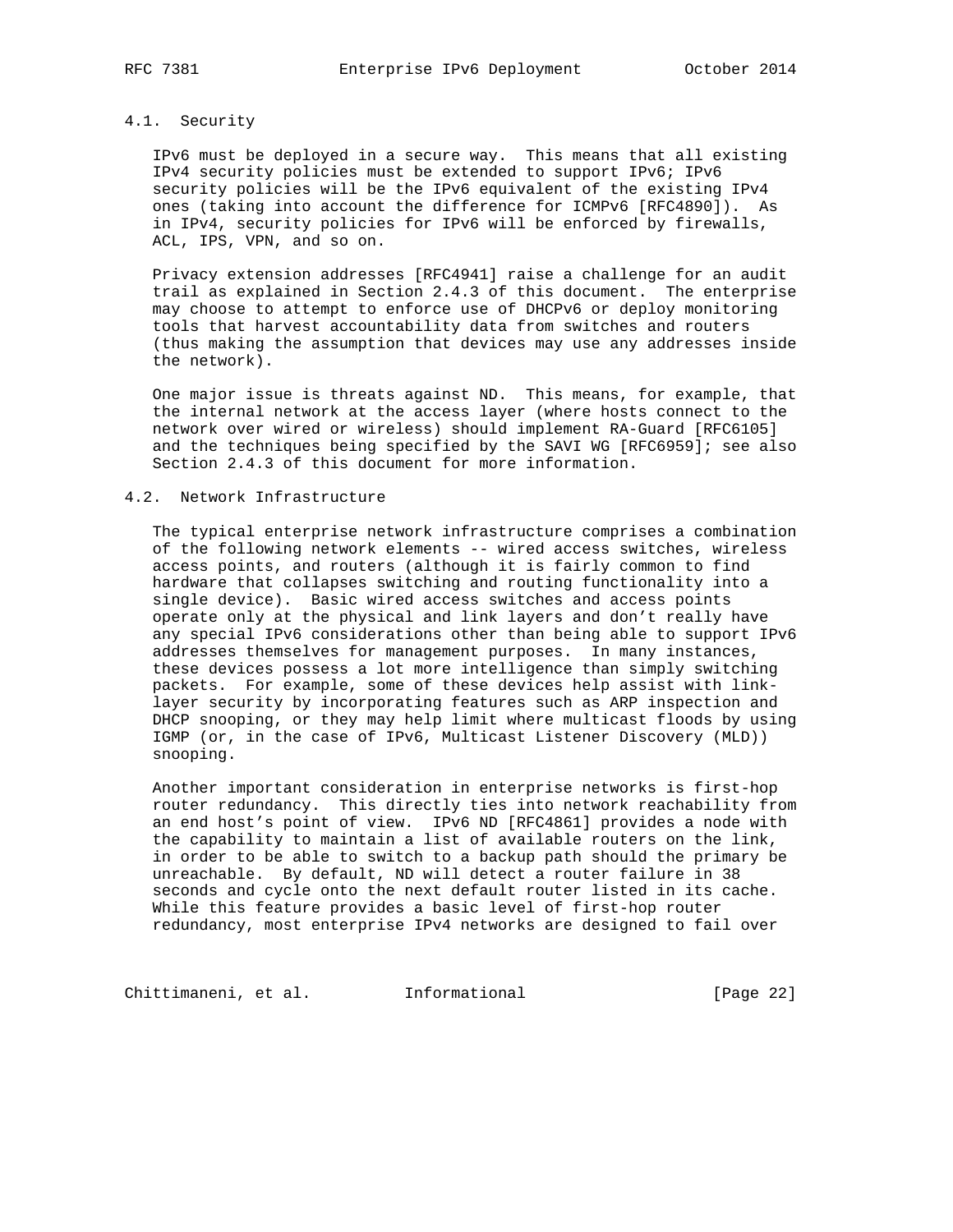much faster. Although this delay can be improved by adjusting the default timers, care must be taken to protect against transient failures and to account for increased traffic on the link. Another option in which to provide robust first-hop redundancy is to use the Virtual Router Redundancy Protocol Version 3 (VRRPv3) for IPv6 [RFC5798]. This protocol provides a much faster switchover to an alternate default router than default ND parameters. Using VRRPv3, a backup router can take over for a failed default router in around three seconds (using VRRPv3 default parameters). This is done without any interaction with the hosts and a minimum amount of VRRP traffic.

 Last but not least, one of the most important design choices to make while deploying IPv6 on the internal network is whether to use SLAAC [RFC4862], the Dynamic Host Configuration Protocol for IPv6 (DHCPv6) [RFC3315], or a combination thereof. Each option has advantages and disadvantages, and the choice will ultimately depend on the operational policies that guide each enterprise's network design. For example, if an enterprise is looking for ease of use, rapid deployment, and less administrative overhead, then SLAAC makes more sense for workstations. Manual or DHCPv6 assignments are still needed for servers, as described in the Address Plan and External Phase sections of this document; see Sections 2.6 and 3, respectively. However, if the operational policies call for precise control over IP address assignment for auditing, then DHCPv6 may be preferred. DHCPv6 also allows you to tie into DNS systems for host entry updates and gives you the ability to send other options and information to clients. It is worth noting that in general operation, RAs are still needed in DHCPv6 networks, as there is no DHCPv6 Default Gateway option. Similarly, DHCPv6 is needed in RA networks for other configuration information, e.g., NTP servers or, in the absence of support for DNS resolvers in RAs [RFC6106], DNS resolver information.

## 4.3. End-User Devices

 Most operating systems (OSes) that are loaded on workstations and laptops in a typical enterprise support IPv6 today. However, there are various out-of-the-box nuances that one should be mindful about. For example, the default behavior of OSes vary; some may have IPv6 turned off by default, some may only have certain features such as privacy extensions to IPv6 addresses (RFC 4941) turned off, while others have IPv6 fully enabled. Further, even when IPv6 is enabled, the choice of which address is used may be subject to source address selection (RFC 6724) and Happy Eyeballs (RFC 6555). Therefore, it is advised that enterprises investigate the default behavior of their installed OS base and account for it during the Inventory Phases of their IPv6 preparations. Furthermore, some OSes may have some

Chittimaneni, et al. 1nformational [Page 23]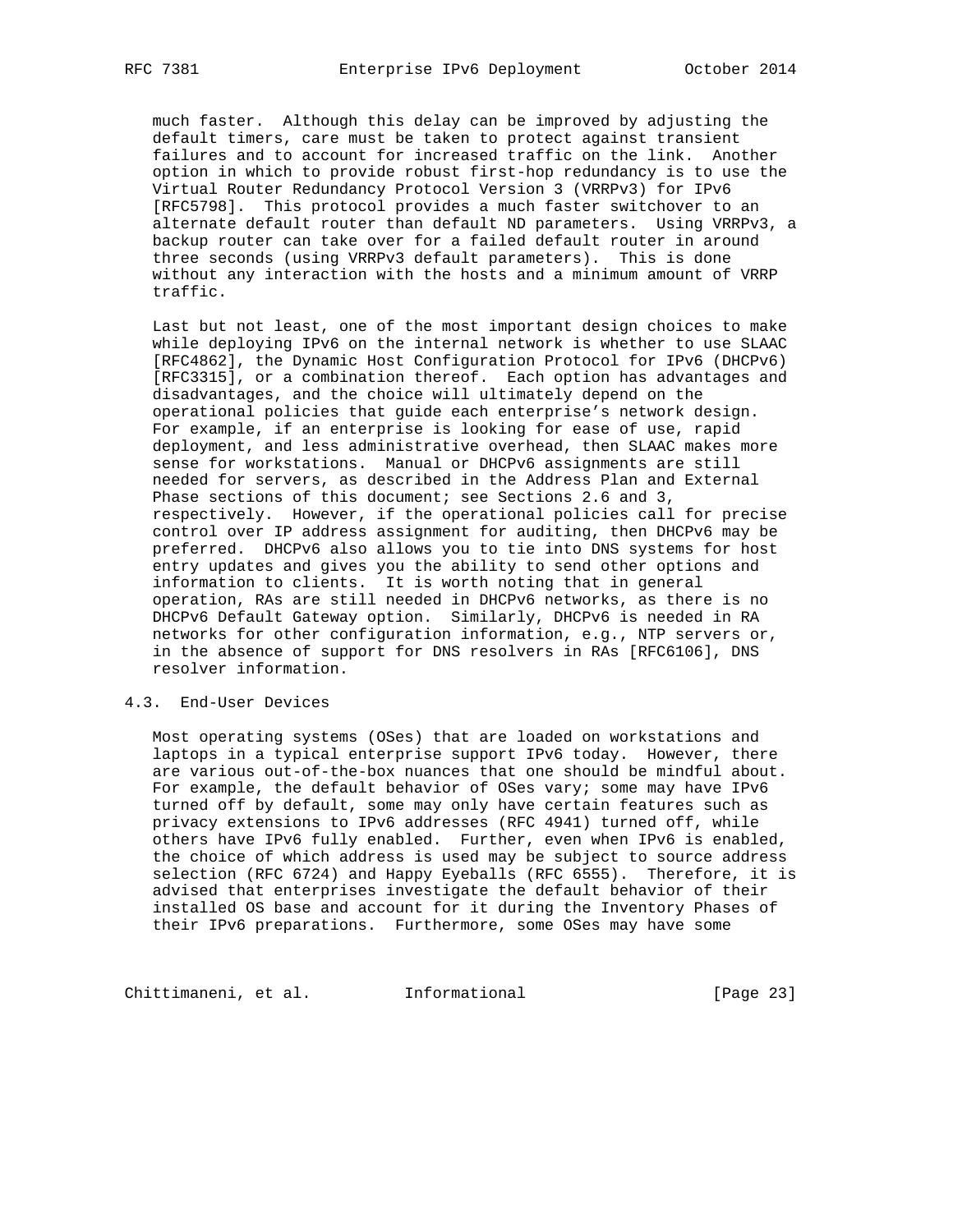transition tunneling mechanisms turned on by default, and in such cases, it is recommended to administratively shut down such interfaces unless required.

 It is important to note that it is recommended that IPv6 be deployed at the network and system infrastructure level before it is rolled out to end-user devices; ensure IPv6 is running and routed on the wire, and secure and correctly monitored, before exposing IPv6 to end users.

 Smartphones and tablets are significant IPv6-capable platforms, depending on the support of the carrier's data network.

 IPv6 support for peripherals varies. Much like servers, printers are generally configured with a static address (or DHCP reservation) so clients can discover them reliably.

## 4.4. Corporate Systems

 No IPv6 deployment will be successful without ensuring that all the corporate systems that an enterprise uses as part of its IT infrastructure support IPv6. Examples of such systems include, but are not limited to, email, video conferencing, telephony (VoIP), DNS, RADIUS, etc. All these systems must have their own detailed IPv6 rollout plan in conjunction with the network IPv6 rollout. It is important to note that DNS is one of the main anchors in an enterprise deployment, since most end hosts decide whether or not to use IPv6 depending on the presence of IPv6 AAAA records in a reply to a DNS query. It is recommended that system administrators selectively turn on AAAA records for various systems as and when they are IPv6 enabled; care must be taken though to ensure all services running on that host name are IPv6 enabled before adding the AAAA record. Care with web proxies is advised; a mismatch in the level of IPv6 support between the client, proxy, and server can cause communication problems. All monitoring and reporting tools across the enterprise will need to be modified to support IPv6.

5. IPv6 Only

 Early IPv6 enterprise deployments have generally taken a dual-stack approach to enabling IPv6, i.e., the existing IPv4 services have not been turned off. Although IPv4 and IPv6 networks will coexist for a long time, the long-term enterprise network roadmap should include steps to simplify engineering and operations by deprecating IPv4 from the dual-stack network. In some extreme cases, deploying dual-stack networks may not even be a viable option for very large enterprises due to the address space described in RFC 1918 not being large enough to support the network's growth. In such cases, deploying IPv6-only

Chittimaneni, et al. 1nformational [Page 24]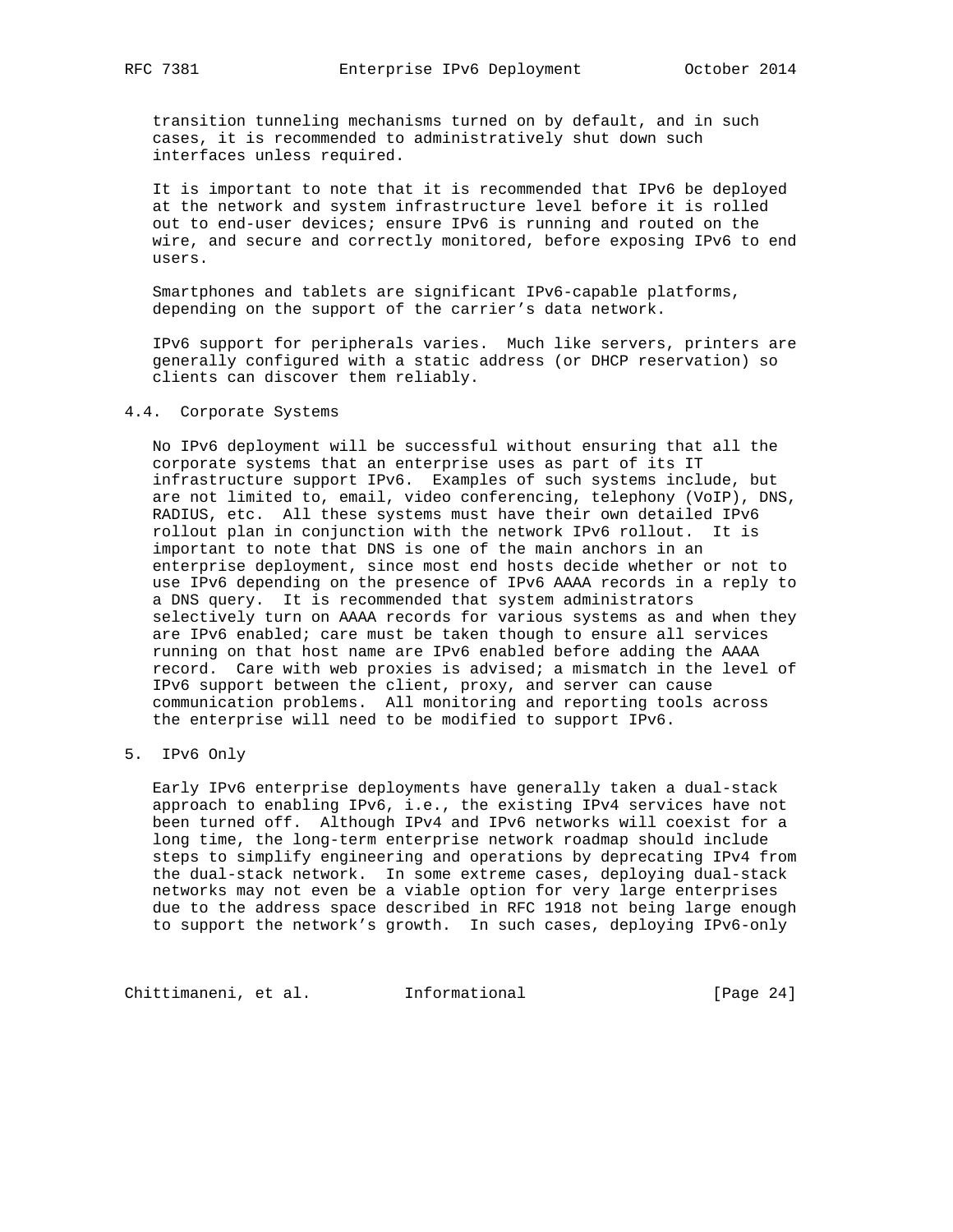networks might be the only choice available to sustain network growth. In other cases, there may be elements of an otherwise dual stack network that may be run in IPv6 only.

 If nodes in the network don't need to talk to an IPv4-only node, then deploying IPv6-only networks should be straightforward. However, most nodes will need to communicate with some IPv4-only nodes; an IPv6-only node may, therefore, require a translation mechanism. As [RFC6144] points out, it is important to look at address translation as a transition strategy towards running an IPv6-only network.

 There are various stateless and stateful IPv4/IPv6 translation methods available today that help IPv6-to-IPv4 communication. RFC 6144 provides a framework for IPv4/IPv6 translation and describes in detail various scenarios in which such translation mechanisms could be used. [RFC6145] describes stateless address translation. In this mode, a specific IPv6 address range will represent IPv4 systems (IPv4-converted addresses), and the IPv6 systems have addresses (IPv4-translatable addresses) that can be algorithmically mapped to a subset of the service provider's IPv4 addresses. NAT64 [RFC6146] describes stateful address translation. As the name suggests, the translation state is maintained between IPv4 address/port pairs and IPv6 address/port pairs, enabling IPv6 systems to open sessions with IPv4 systems. DNS64 [RFC6147] describes a mechanism for synthesizing AAAA resource records (RRs) from A RRs. Together, RFCs 6146 and RFC 6147 provide a viable method for an IPv6-only client to initiate communications to an IPv4-only server. As described in Enterprise Assumptions, Section 1.1, the administrator will usually want most traffic or flows to be native and only translate as needed.

 The address translation mechanisms for the stateless and stateful translations are defined in [RFC6052]. It is important to note that both of these mechanisms have limitations as to which protocols they support. For example, RFC 6146 only defines how stateful NAT64 translates unicast packets carrying TCP, UDP, and ICMP traffic only. The classic problems of IPv4 NAT also apply, e.g., handling IP literals in application payloads. The ultimate choice of which translation mechanism to chose will be dictated mostly by existing operational policies pertaining to application support, logging requirements, etc.

 There is additional work being done in the area of address translation to enhance and/or optimize current mechanisms. For example, [DIVI] describes limitations with the current stateless translation, such as IPv4 address sharing and application layer gateway (ALG) problems, and presents the concept and implementation of dual-stateless IPv4/IPv6 translation (dIVI) to address those issues.

Chittimaneni, et al. 1nformational (Page 25)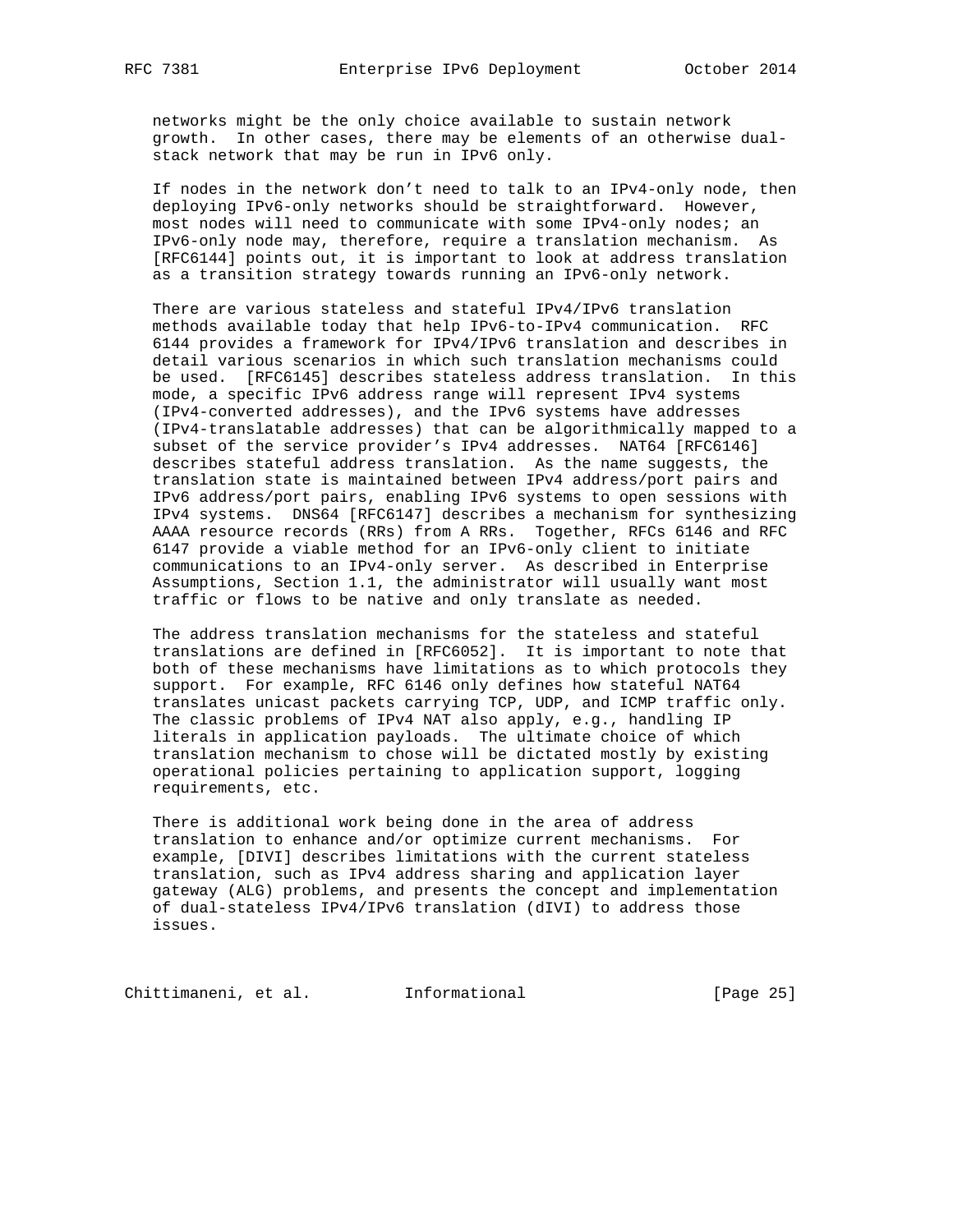It is worth noting that for IPv6-only access networks that use technologies such as NAT64, the more content providers (and enterprises) that make their content available over IPv6, the less the requirement to apply NAT64 to traffic leaving the access network. This particular point is important for enterprises that may start their IPv6 deployment well into the global IPv6 transition. As time progresses, and given the current growth in availability of IPv6 content, IPv6-only operation using NAT64 to manage some flows will become less expensive to run versus the traditional NAT44 deployments since only IPv6-to-IPv4 flows need translation. [RFC6883] provides guidance and suggestions for Internet Content Providers and Application Service Providers in this context.

 Enterprises should also be aware that networks may be subject to future convergence with other networks (i.e., mergers, acquisitions, etc.). An enterprise considering IPv6-only operation may need to be aware that additional transition technologies and/or connectivity strategies may be required depending on the level of IPv6 readiness and deployment in the merging networking.

- 6. Considerations for Specific Enterprises
- 6.1. Content Delivery Networks

 Some guidance for Internet Content and Application Service Providers can be found in [RFC6883], which includes a dedicated section on Content Delivery Networks (CDNs). An enterprise that relies on a CDN to deliver a 'better' e-commerce experience needs to ensure that their CDN provider also supports IPv4/IPv6 traffic selection so that they can ensure 'best' access to the content. A CDN could enable external IPv6 content delivery even if the enterprise provides that content over IPv4.

6.2. Data Center Virtualization

IPv6 Data Center considerations are described in [IPv6-DC].

6.3. University Campus Networks

 A number of campus networks around the world have made some initial IPv6 deployments. This has been encouraged by their National Research and Education Network (NREN) backbones, having made IPv6 available natively since the early 2000's. Universities are a natural place for IPv6 deployment to be considered at an early stage, perhaps compared to other enterprises, as they are involved by their very nature in research and education.

Chittimaneni, et al. Informational [Page 26]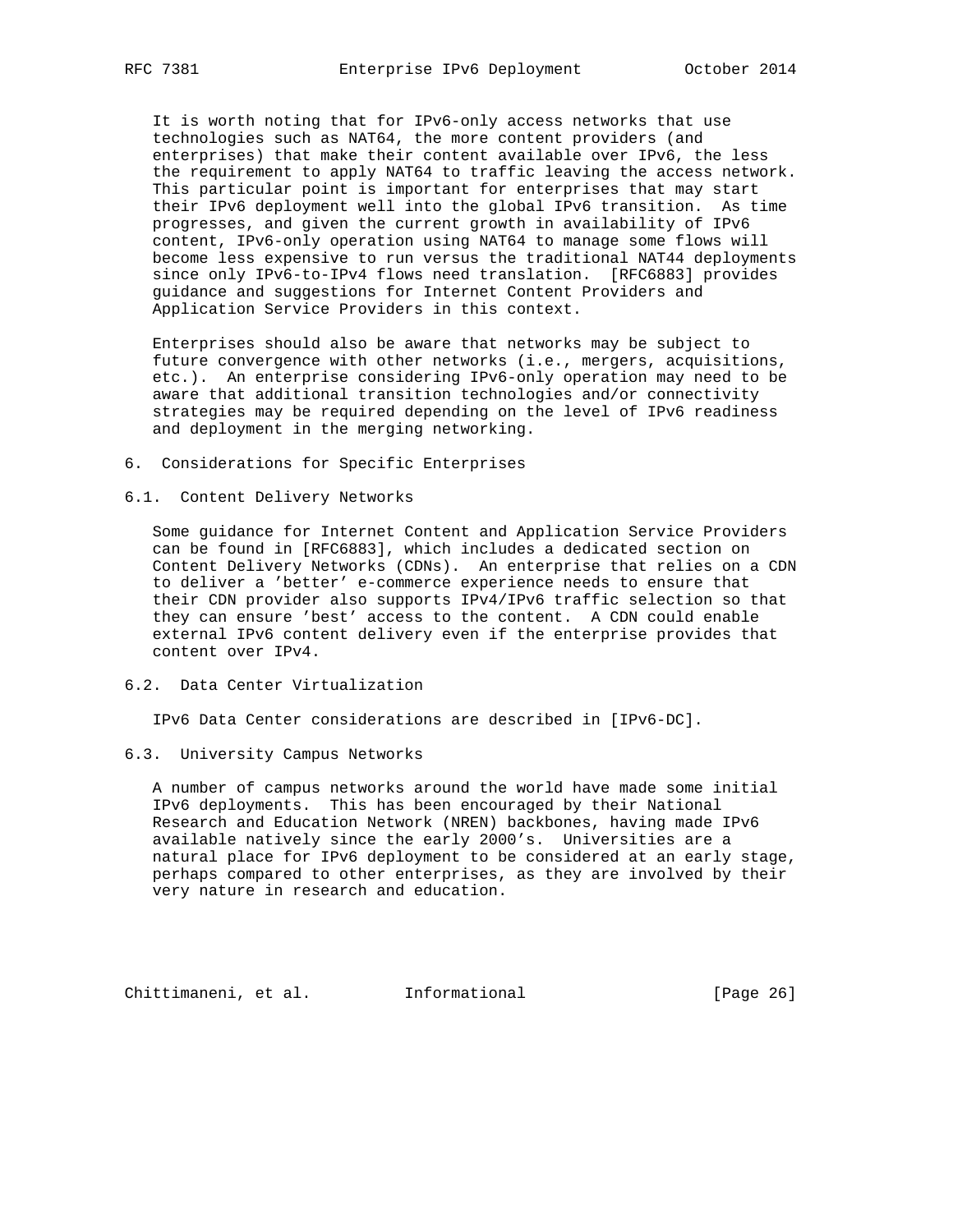Campus networks can deploy IPv6 at their own pace; there is no need to deploy IPv6 across the entire enterprise from day one. Rather, specific projects can be identified for an initial deployment that are both deep enough to give the university experience but small enough to be a realistic first step. There are generally three areas in which such deployments are currently made.

In particular, those initial areas commonly approached are:

- o External-facing services. Typically, the campus web presence and commonly also external-facing DNS and mail exchange (MX) services. This ensures early IPv6-only adopters elsewhere can access the campus services as simply and as robustly as possible.
- o Computer science department. This is where IPv6-related research and/or teaching is most likely to occur, and where many of the next generation of network engineers are studying, so enabling some or all of the campus computer science department network is a sensible first step.
- o The eduroam wireless network. Eduroam [EDUROAM] is the de facto wireless roaming system for academic networks and uses authentication based on 802.1X, which is agnostic to the IP version used (unlike web-redirection gateway systems). Making a campus' eduroam network dual stack is a very viable early step.

 The general IPv6 deployment model in a campus enterprise will still follow the general principles described in this document. While the above early stage projects are commonly followed, these still require the campus to acquire IPv6 connectivity and address space from their NREN (or other provider in some parts of the world) and to enable IPv6 on the wire on at least part of the core of the campus network. This implies a requirement to have an initial address plan, and to ensure appropriate monitoring and security measures are in place, as described elsewhere in this document.

 Campuses that have deployed to date do not use ULAs, nor do they use NPTv6. In general, campuses have very stable PA-based address allocations from their NRENs (or their equivalent). However, campus enterprises may consider applying for IPv6 PI; some have already done so. The discussions earlier in this text about PA vs. PI still apply.

 Finally, campuses may be more likely than many other enterprises to run multicast applications, such as IP TV or live lecture or seminar streaming, so they may wish to consider support for specific IPv6 multicast functionality, e.g., the Embedded Rendezvous Point

Chittimaneni, et al. 1nformational (Page 27)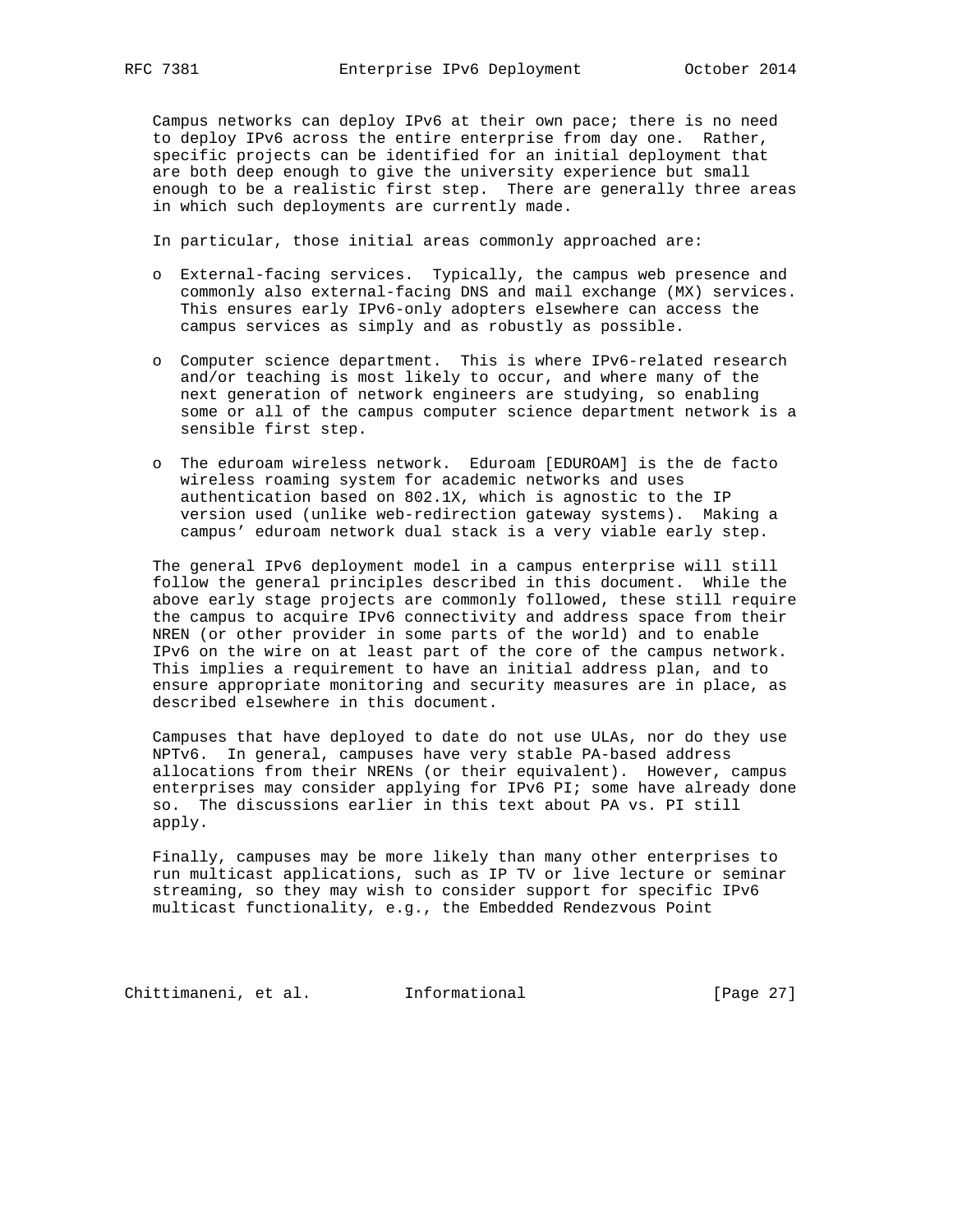(Embedded-RP) [RFC3956] in routers and MLDv1 and MLDv2 snooping in switches.

7. Security Considerations

 This document has multiple security sections detailing with how to securely deploy an IPv6 network within an enterprise network.

- 8. Informative References
	- [CYMRU] Team CYMRU Community Services, "THE BOGON REFERENCE", Version 7, April 2012, <http://www.team-cymru.org/Services/Bogons/>.

[DHCPv6-SLAAC-PROBLEM]

 Liu, B. and R. Bonica, "DHCPv6/SLAAC Address Configuration Interaction Problem Statement", Work in Progress, draft liu-bonica-dhcpv6-slaac-problem-02, September 2013.

- [DIVI] Bao, C., Li, X., Zhai, Y., and W. Shang, "dIVI: Dual- Stateless IPv4/IPv6 Translation", Work in Progress, draft xli-behave-divi-06, January 2014.
- [EDUROAM] Wierenga, K., Winter, S., and T. Wolniewicz, "The eduroam architecture for network roaming", Work in Progress, draft-wierenga-ietf-eduroam-04, August 2014.
- [HOST-SCANNING]

 Gont, F. and T. Chown, "Network Reconnaissance in IPv6 Networks", Work in Progress, draft-ietf-opsec-ipv6-host scanning-04, June 2014.

- [IPv6-DC] Lopez, D., Chen, Z., Tsou, T., Zhou, C., and A. Servin, "IPv6 Operational Guidelines for Datacenters", Work in Progress, draft-ietf-v6ops-dc-ipv6-01, February 2014.
- [IPv6-DESIGN]

 Matthews, P. and V. Kuarsingh, "Design Choices for IPv6 Networks", Work in Progress, draft-ietf-v6ops-design choices-02, September 2014.

[IPv6-SECURITY]

 Chittimaneni, K., Kaeo, M., and E. Vyncke, "Operational Security Considerations for IPv6 Networks", Work in Progress, draft-ietf-opsec-v6-04, October 2013.

Chittimaneni, et al. Informational [Page 28]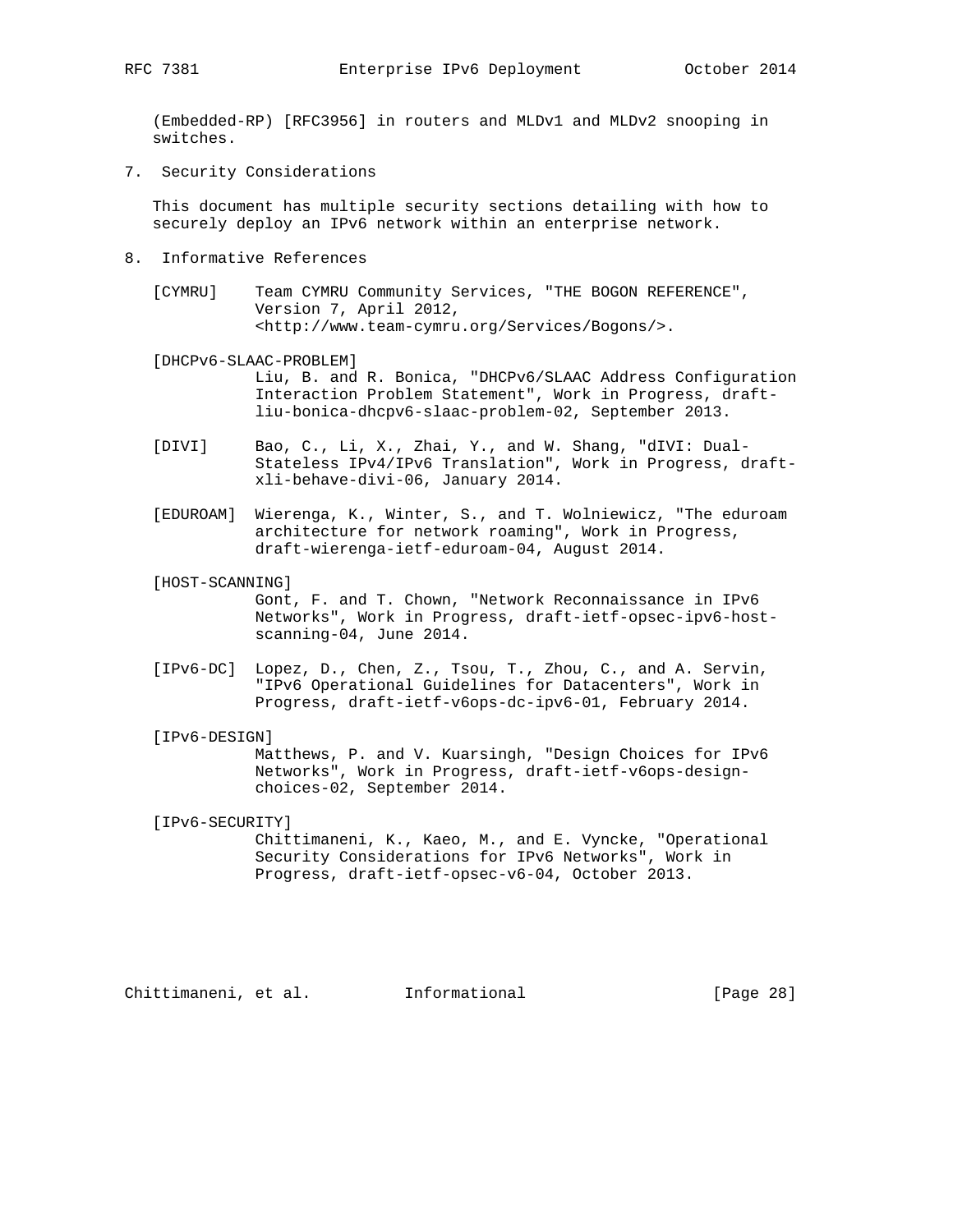- [RFC0826] Plummer, D., "Ethernet Address Resolution Protocol: Or converting network protocol addresses to 48.bit Ethernet address for transmission on Ethernet hardware", STD 37, RFC 826, November 1982, <http://www.rfc-editor.org/info/rfc826>.
- [RFC1687] Fleischman, E., "A Large Corporate User's View of IPng", RFC 1687, August 1994, <http://www.rfc-editor.org/info/rfc1687>.
- [RFC1817] Rekhter, Y., "CIDR and Classful Routing", RFC 1817, August 1995, <http://www.rfc-editor.org/info/rfc1817>.
- [RFC1918] Rekhter, Y., Moskowitz, R., Karrenberg, D., Groot, G., and E. Lear, "Address Allocation for Private Internets", BCP 5, RFC 1918, February 1996, <http://www.rfc-editor.org/info/rfc1918>.
- [RFC2011] McCloghrie, K., "SNMPv2 Management Information Base for the Internet Protocol using SMIv2", RFC 2011, November 1996, <http://www.rfc-editor.org/info/rfc2011>.
- [RFC2096] Baker, F., "IP Forwarding Table MIB", RFC 2096, January 1997, <http://www.rfc-editor.org/info/rfc2096>.
- [RFC2827] Ferguson, P. and D. Senie, "Network Ingress Filtering: Defeating Denial of Service Attacks which employ IP Source Address Spoofing", BCP 38, RFC 2827, May 2000, <http://www.rfc-editor.org/info/rfc2827>.
- [RFC3315] Droms, R., Bound, J., Volz, B., Lemon, T., Perkins, C., and M. Carney, "Dynamic Host Configuration Protocol for IPv6 (DHCPv6)", RFC 3315, July 2003, <http://www.rfc-editor.org/info/rfc3315>.
- [RFC3956] Savola, P. and B. Haberman, "Embedding the Rendezvous Point (RP) Address in an IPv6 Multicast Address", RFC 3956, November 2004, <http://www.rfc-editor.org/info/rfc3956>.
- [RFC3971] Arkko, J., Kempf, J., Zill, B., and P. Nikander, "SEcure Neighbor Discovery (SEND)", RFC 3971, March 2005, <http://www.rfc-editor.org/info/rfc3971>.
- [RFC3972] Aura, T., "Cryptographically Generated Addresses (CGA)", RFC 3972, March 2005, <http://www.rfc-editor.org/info/rfc3972>.

Chittimaneni, et al. Informational [Page 29]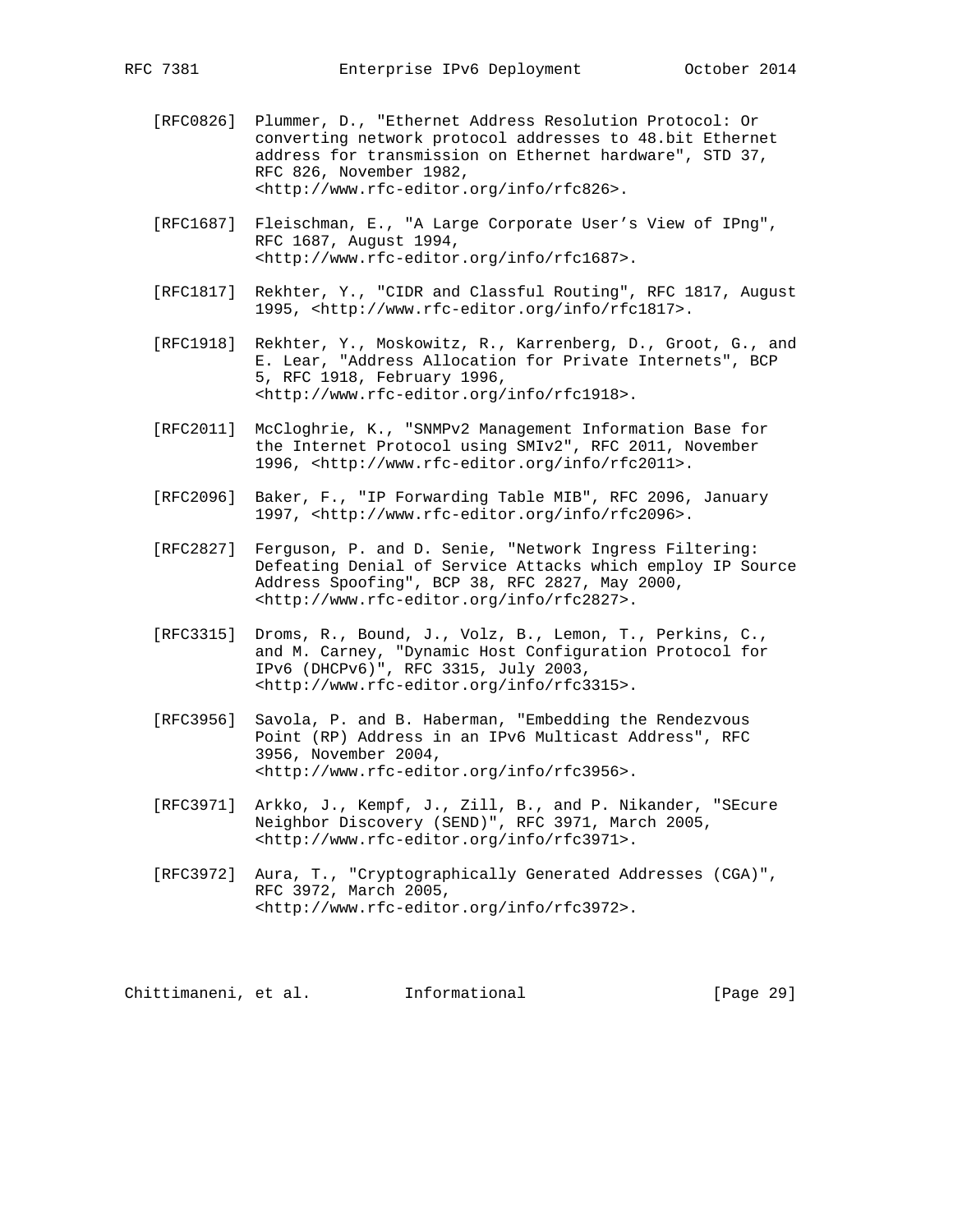- [RFC4038] Shin, M-K., Hong, Y-G., Hagino, J., Savola, P., and E. Castro, "Application Aspects of IPv6 Transition", RFC 4038, March 2005, <http://www.rfc-editor.org/info/rfc4038>.
- [RFC4057] Bound, J., "IPv6 Enterprise Network Scenarios", RFC 4057, June 2005, <http://www.rfc-editor.org/info/rfc4057>.
- [RFC4193] Hinden, R. and B. Haberman, "Unique Local IPv6 Unicast Addresses", RFC 4193, October 2005, <http://www.rfc-editor.org/info/rfc4193>.
- [RFC4213] Nordmark, E. and R. Gilligan, "Basic Transition Mechanisms for IPv6 Hosts and Routers", RFC 4213, October 2005, <http://www.rfc-editor.org/info/rfc4213>.
- [RFC4292] Haberman, B., "IP Forwarding Table MIB", RFC 4292, April 2006, <http://www.rfc-editor.org/info/rfc4292>.
- [RFC4293] Routhier, S., "Management Information Base for the Internet Protocol (IP)", RFC 4293, April 2006, <http://www.rfc-editor.org/info/rfc4293>.
- [RFC4364] Rosen, E. and Y. Rekhter, "BGP/MPLS IP Virtual Private Networks (VPNs)", RFC 4364, February 2006, <http://www.rfc-editor.org/info/rfc4364>.
- [RFC4443] Conta, A., Deering, S., and M. Gupta, "Internet Control Message Protocol (ICMPv6) for the Internet Protocol Version 6 (IPv6) Specification", RFC 4443, March 2006, <http://www.rfc-editor.org/info/rfc4443>.
- [RFC4659] De Clercq, J., Ooms, D., Carugi, M., and F. Le Faucheur, "BGP-MPLS IP Virtual Private Network (VPN) Extension for IPv6 VPN", RFC 4659, September 2006, <http://www.rfc-editor.org/info/rfc4659>.
- [RFC4861] Narten, T., Nordmark, E., Simpson, W., and H. Soliman, "Neighbor Discovery for IP version 6 (IPv6)", RFC 4861, September 2007, <http://www.rfc-editor.org/info/rfc4861>.
- [RFC4862] Thomson, S., Narten, T., and T. Jinmei, "IPv6 Stateless Address Autoconfiguration", RFC 4862, September 2007, <http://www.rfc-editor.org/info/rfc4862>.
- [RFC4890] Davies, E. and J. Mohacsi, "Recommendations for Filtering ICMPv6 Messages in Firewalls", RFC 4890, May 2007, <http://www.rfc-editor.org/info/rfc4890>.

Chittimaneni, et al. 1nformational [Page 30]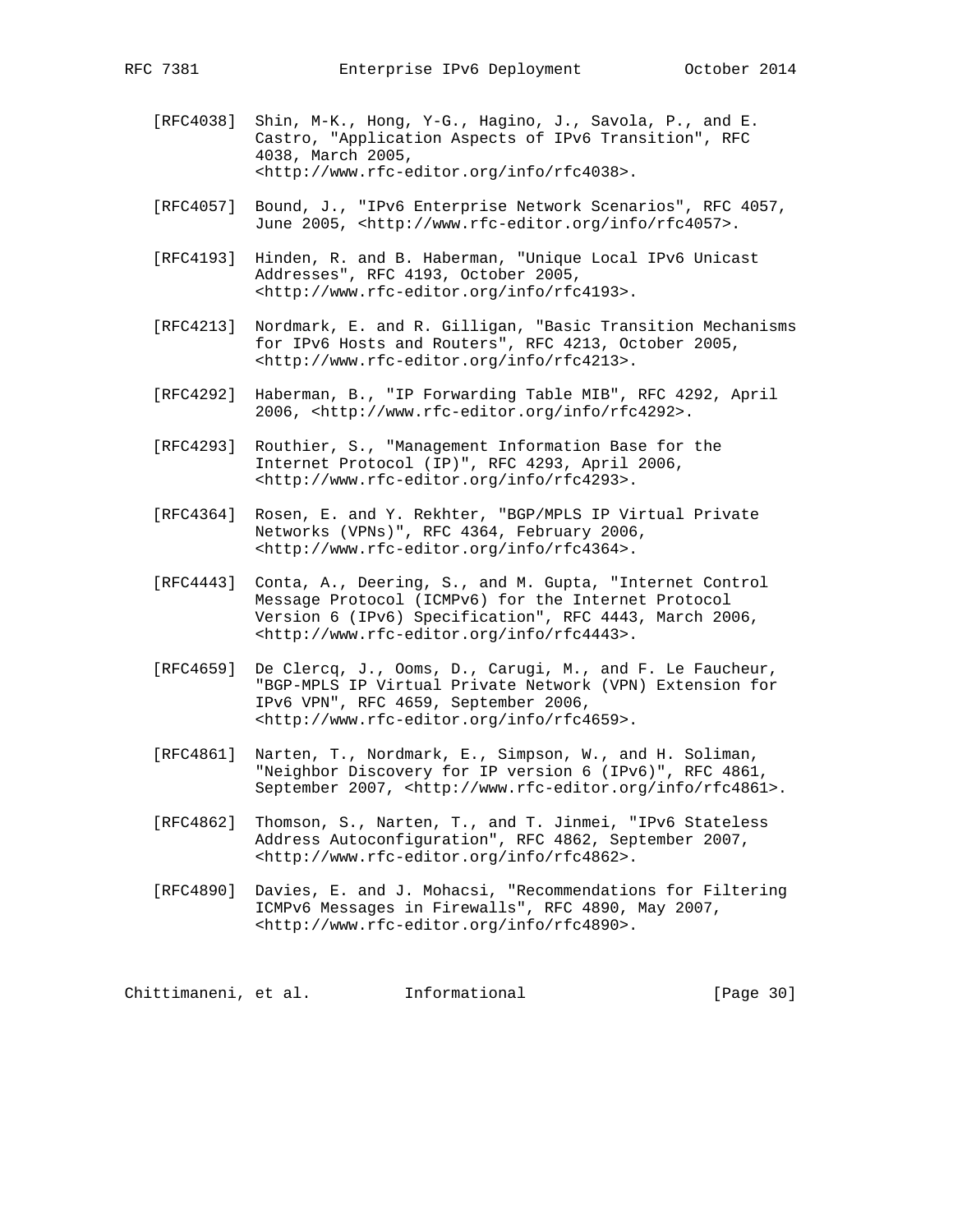- [RFC4941] Narten, T., Draves, R., and S. Krishnan, "Privacy Extensions for Stateless Address Autoconfiguration in IPv6", RFC 4941, September 2007, <http://www.rfc-editor.org/info/rfc4941>.
- [RFC5095] Abley, J., Savola, P., and G. Neville-Neil, "Deprecation of Type 0 Routing Headers in IPv6", RFC 5095, December 2007, <http://www.rfc-editor.org/info/rfc5095>.
- [RFC5157] Chown, T., "IPv6 Implications for Network Scanning", RFC 5157, March 2008, <http://www.rfc-editor.org/info/rfc5157>.
- [RFC5211] Curran, J., "An Internet Transition Plan", RFC 5211, July 2008, <http://www.rfc-editor.org/info/rfc5211>.
- [RFC5214] Templin, F., Gleeson, T., and D. Thaler, "Intra-Site Automatic Tunnel Addressing Protocol (ISATAP)", RFC 5214, March 2008, <http://www.rfc-editor.org/info/rfc5214>.
- [RFC5375] Van de Velde, G., Popoviciu, C., Chown, T., Bonness, O., and C. Hahn, "IPv6 Unicast Address Assignment Considerations", RFC 5375, December 2008, <http://www.rfc-editor.org/info/rfc5375>.
- [RFC5722] Krishnan, S., "Handling of Overlapping IPv6 Fragments", RFC 5722, December 2009, <http://www.rfc-editor.org/info/rfc5722>.
- [RFC5798] Nadas, S., "Virtual Router Redundancy Protocol (VRRP) Version 3 for IPv4 and IPv6", RFC 5798, March 2010, <http://www.rfc-editor.org/info/rfc5798>.
- [RFC5952] Kawamura, S. and M. Kawashima, "A Recommendation for IPv6 Address Text Representation", RFC 5952, August 2010, <http://www.rfc-editor.org/info/rfc5952>.
- [RFC6052] Bao, C., Huitema, C., Bagnulo, M., Boucadair, M., and X. Li, "IPv6 Addressing of IPv4/IPv6 Translators", RFC 6052, October 2010, <http://www.rfc-editor.org/info/rfc6052>.
- [RFC6104] Chown, T. and S. Venaas, "Rogue IPv6 Router Advertisement Problem Statement", RFC 6104, February 2011, <http://www.rfc-editor.org/info/rfc6104>.
- [RFC6105] Levy-Abegnoli, E., Van de Velde, G., Popoviciu, C., and J. Mohacsi, "IPv6 Router Advertisement Guard", RFC 6105, February 2011, <http://www.rfc-editor.org/info/rfc6105>.

Chittimaneni, et al. 1nformational [Page 31]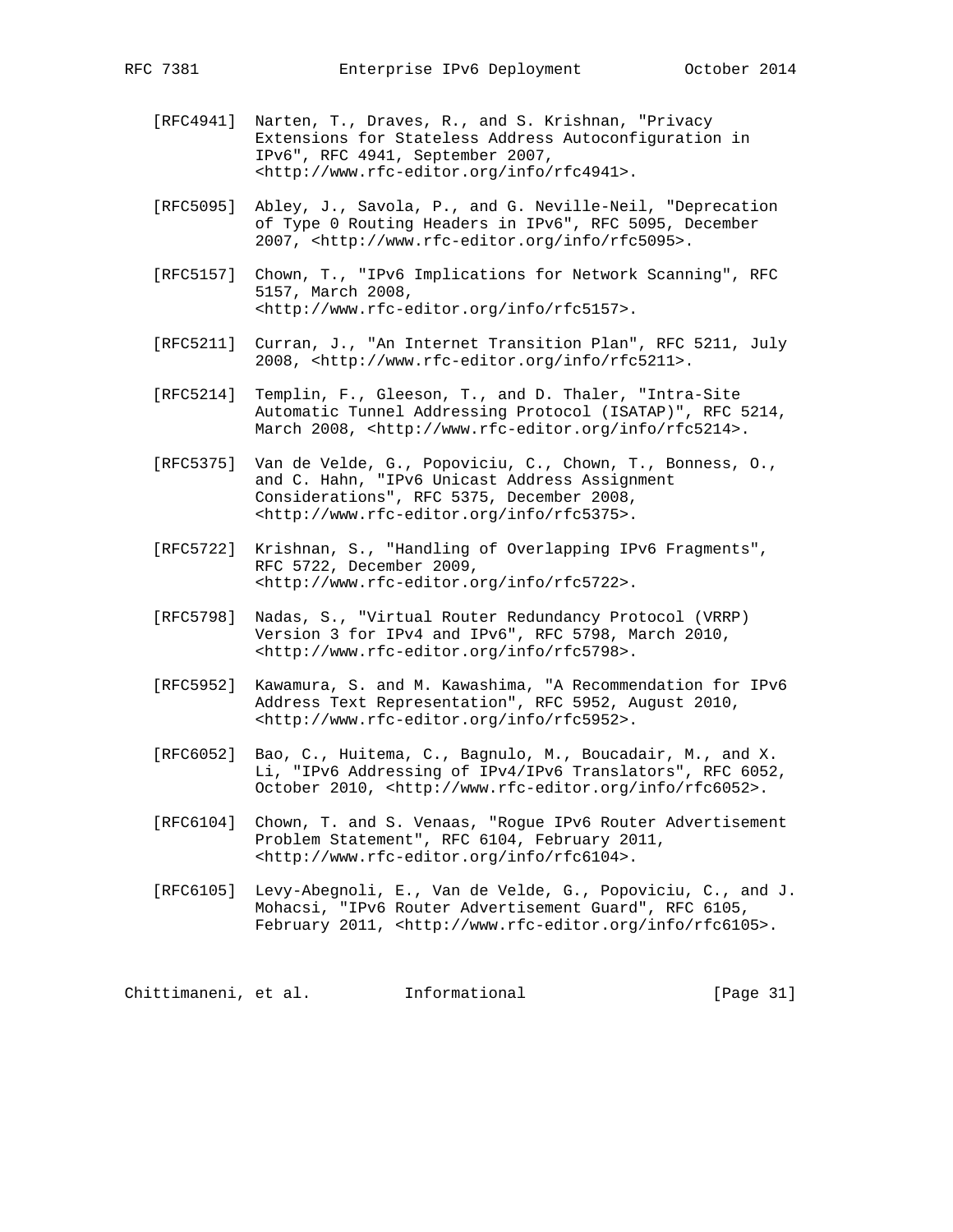- [RFC6106] Jeong, J., Park, S., Beloeil, L., and S. Madanapalli, "IPv6 Router Advertisement Options for DNS Configuration", RFC 6106, November 2010, <http://www.rfc-editor.org/info/rfc6106>.
- [RFC6144] Baker, F., Li, X., Bao, C., and K. Yin, "Framework for IPv4/IPv6 Translation", RFC 6144, April 2011, <http://www.rfc-editor.org/info/rfc6144>.
- [RFC6145] Li, X., Bao, C., and F. Baker, "IP/ICMP Translation Algorithm", RFC 6145, April 2011, <http://www.rfc-editor.org/info/rfc6145>.
- [RFC6146] Bagnulo, M., Matthews, P., and I. van Beijnum, "Stateful NAT64: Network Address and Protocol Translation from IPv6 Clients to IPv4 Servers", RFC 6146, April 2011, <http://www.rfc-editor.org/info/rfc6146>.
- [RFC6147] Bagnulo, M., Sullivan, A., Matthews, P., and I. van Beijnum, "DNS64: DNS Extensions for Network Address Translation from IPv6 Clients to IPv4 Servers", RFC 6147, April 2011, <http://www.rfc-editor.org/info/rfc6147>.
- [RFC6164] Kohno, M., Nitzan, B., Bush, R., Matsuzaki, Y., Colitti, L., and T. Narten, "Using 127-Bit IPv6 Prefixes on Inter- Router Links", RFC 6164, April 2011, <http://www.rfc-editor.org/info/rfc6164>.
- [RFC6177] Narten, T., Huston, G., and L. Roberts, "IPv6 Address Assignment to End Sites", BCP 157, RFC 6177, March 2011, <http://www.rfc-editor.org/info/rfc6177>.
- [RFC6192] Dugal, D., Pignataro, C., and R. Dunn, "Protecting the Router Control Plane", RFC 6192, March 2011, <http://www.rfc-editor.org/info/rfc6192>.
- [RFC6296] Wasserman, M. and F. Baker, "IPv6-to-IPv6 Network Prefix Translation", RFC 6296, June 2011, <http://www.rfc-editor.org/info/rfc6296>.
- [RFC6302] Durand, A., Gashinsky, I., Lee, D., and S. Sheppard, "Logging Recommendations for Internet-Facing Servers", BCP 162, RFC 6302, June 2011, <http://www.rfc-editor.org/info/rfc6302>.
- [RFC6434] Jankiewicz, E., Loughney, J., and T. Narten, "IPv6 Node Requirements", RFC 6434, December 2011, <http://www.rfc-editor.org/info/rfc6434>.

Chittimaneni, et al. 1nformational [Page 32]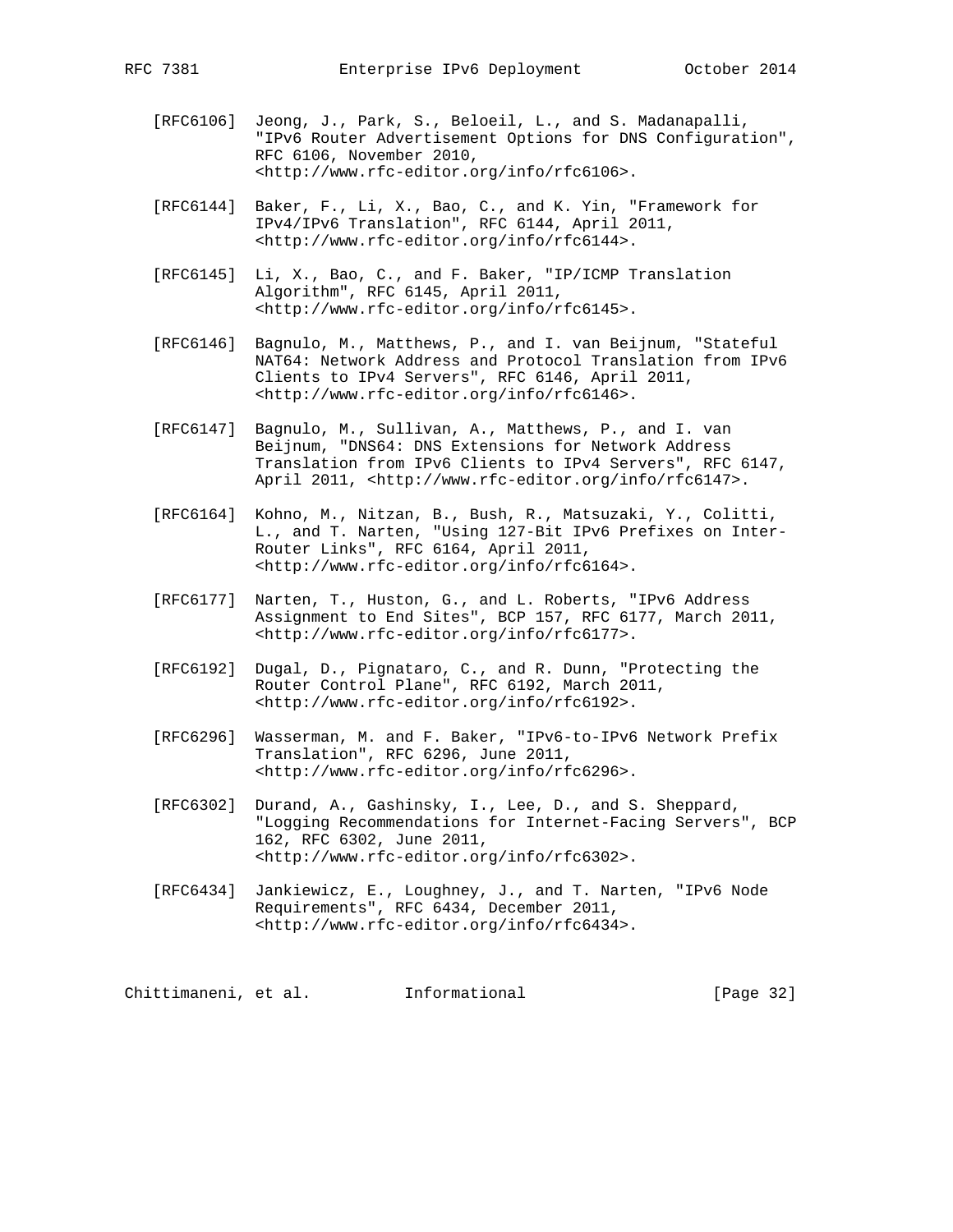- [RFC6555] Wing, D. and A. Yourtchenko, "Happy Eyeballs: Success with Dual-Stack Hosts", RFC 6555, April 2012, <http://www.rfc-editor.org/info/rfc6555>.
- [RFC6583] Gashinsky, I., Jaeggli, J., and W. Kumari, "Operational Neighbor Discovery Problems", RFC 6583, March 2012, <http://www.rfc-editor.org/info/rfc6583>.
- [RFC6724] Thaler, D., Draves, R., Matsumoto, A., and T. Chown, "Default Address Selection for Internet Protocol Version 6 (IPv6)", RFC 6724, September 2012, <http://www.rfc-editor.org/info/rfc6724>.
- [RFC6866] Carpenter, B. and S. Jiang, "Problem Statement for Renumbering IPv6 Hosts with Static Addresses in Enterprise Networks", RFC 6866, February 2013, <http://www.rfc-editor.org/info/rfc6866>.
- [RFC6879] Jiang, S., Liu, B., and B. Carpenter, "IPv6 Enterprise Network Renumbering Scenarios, Considerations, and Methods", RFC 6879, February 2013, <http://www.rfc-editor.org/info/rfc6879>.
- [RFC6883] Carpenter, B. and S. Jiang, "IPv6 Guidance for Internet Content Providers and Application Service Providers", RFC 6883, March 2013, <http://www.rfc-editor.org/info/rfc6883>.
- [RFC6959] McPherson, D., Baker, F., and J. Halpern, "Source Address Validation Improvement (SAVI) Threat Scope", RFC 6959, May 2013, <http://www.rfc-editor.org/info/rfc6959>.
- [RFC6964] Templin, F., "Operational Guidance for IPv6 Deployment in IPv4 Sites Using the Intra-Site Automatic Tunnel Addressing Protocol (ISATAP)", RFC 6964, May 2013, <http://www.rfc-editor.org/rfc/rfc6964.txt>.
- [RFC7011] Claise, B., Trammell, B., and P. Aitken, "Specification of the IP Flow Information Export (IPFIX) Protocol for the Exchange of Flow Information", STD 77, RFC 7011, September 2013, <http://www.rfc-editor.org/info/rfc7011>.
- [RFC7012] Claise, B. and B. Trammell, "Information Model for IP Flow Information Export (IPFIX)", RFC 7012, September 2013, <http://www.rfc-editor.org/info/rfc7012>.

Chittimaneni, et al. Informational [Page 33]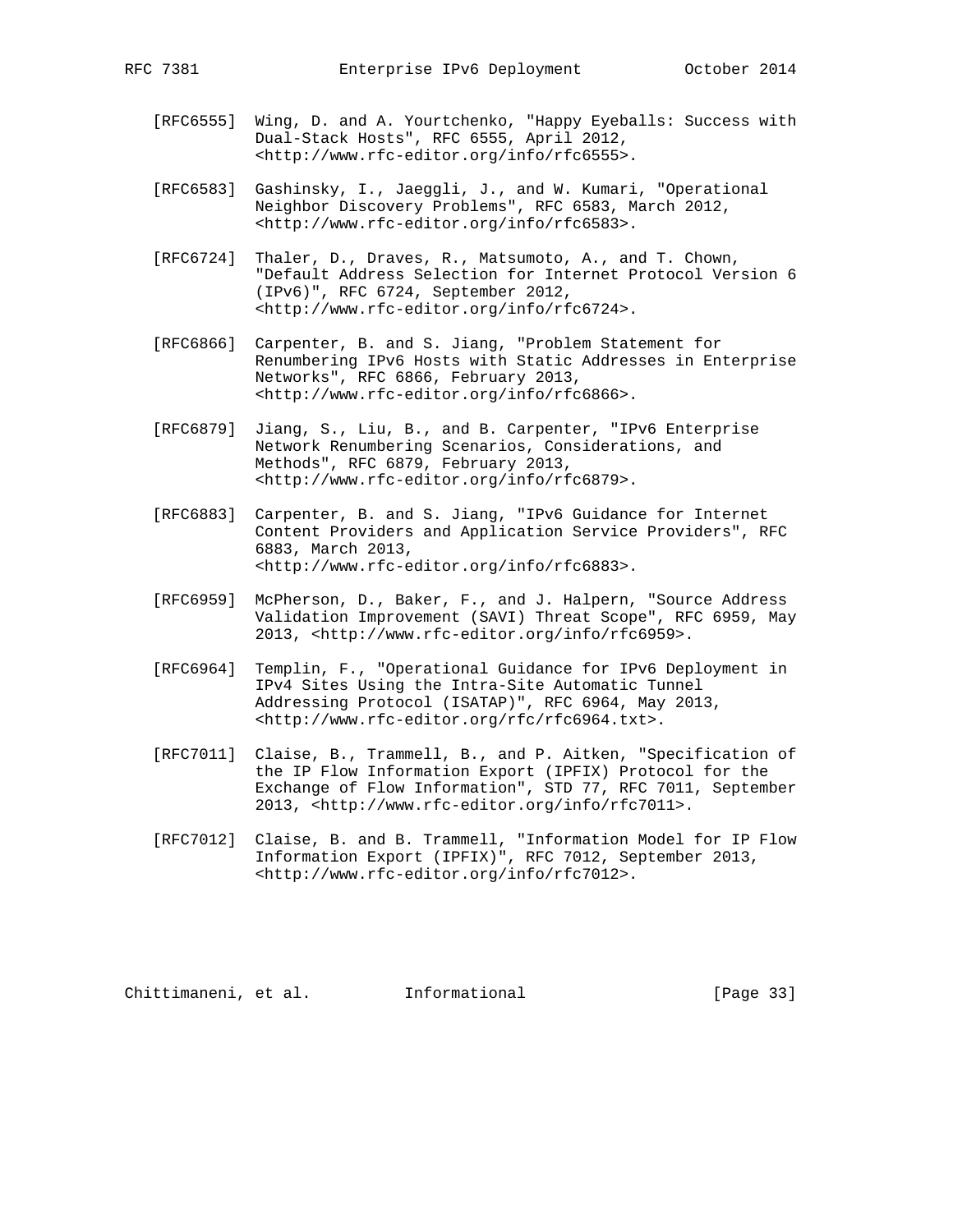- - [RFC7045] Carpenter, B. and S. Jiang, "Transmission and Processing of IPv6 Extension Headers", RFC 7045, December 2013, <http://www.rfc-editor.org/info/rfc7045>.
	- [RFC7113] Gont, F., "Implementation Advice for IPv6 Router Advertisement Guard (RA-Guard)", RFC 7113, February 2014, <http://www.rfc-editor.org/info/rfc7113>.
	- [RFC7123] Gont, F. and W. Liu, "Security Implications of IPv6 on IPv4 Networks", RFC 7123, February 2014, <http://www.rfc-editor.org/info/rfc7123>.
	- [RFC7359] Gont, F., "Layer 3 Virtual Private Network (VPN) Tunnel Traffic Leakages in Dual-Stack Hosts/Networks", RFC 7359, August 2014, <http://www.rfc-editor.org/info/rfc7359>.
	- [SMURF] The Cert Division of the Software Engineering Institute, "Smurf IP Denial-of-Service Attacks", CERT Advisory CA- 1998-01, March 2000, <http://www.cert.org/advisories/CA-1998-01.html>.

#### [ULA-USAGE]

 Liu, B. and S. Jiang, "Considerations of Using Unique Local Addresses", Work in Progress, draft-ietf-v6ops-ula usage-recommendations-03, July 2014.

#### Acknowledgements

 The authors would like to thank Robert Sparks, Steve Hanna, Tom Taylor, Brian Haberman, Stephen Farrell, Chris Grundemann, Ray Hunter, Kathleen Moriarty, Benoit Claise, Brian Carpenter, Tina Tsou, Christian Jacquenet, and Fred Templin for their substantial comments and contributions.